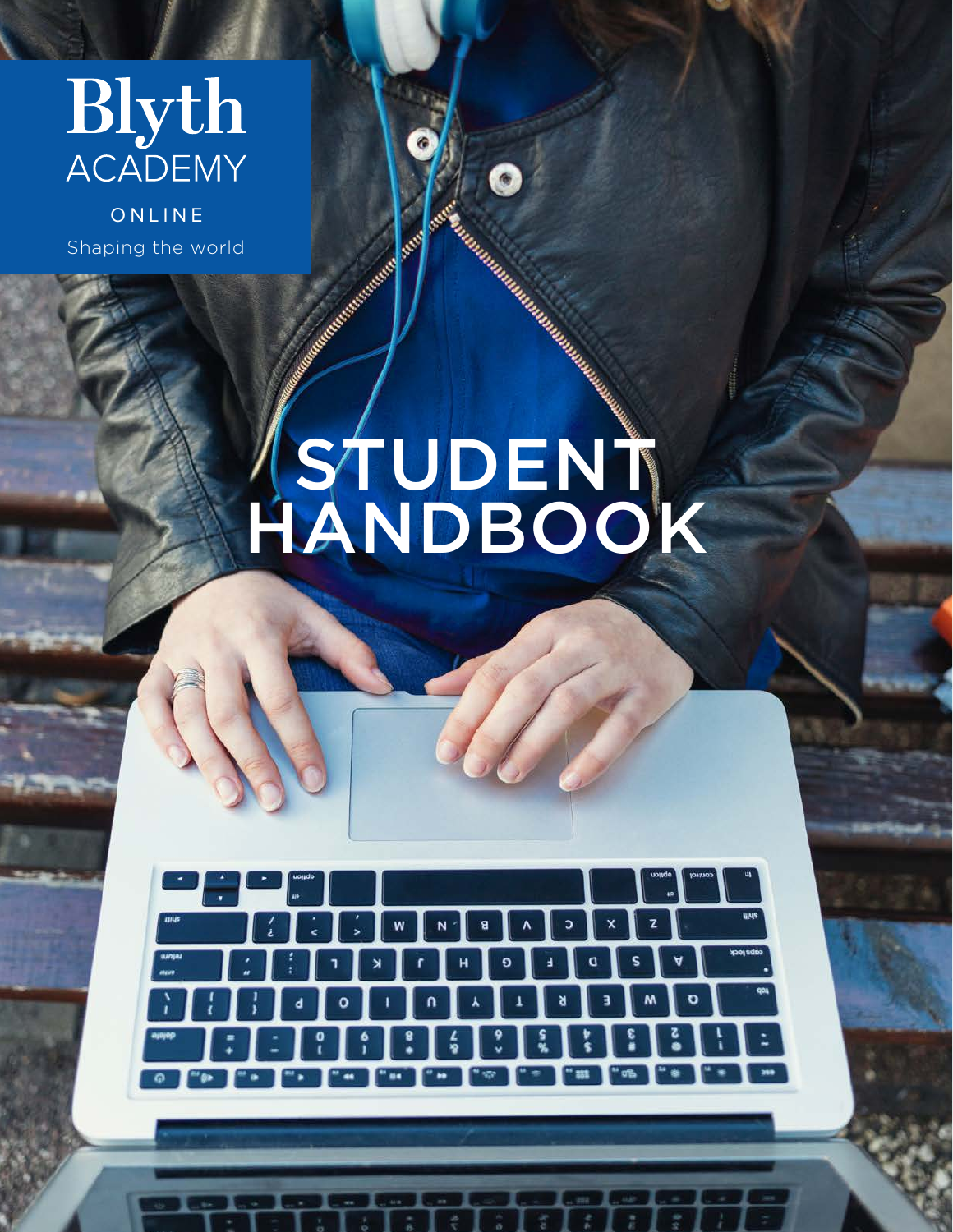

# CONTENTS

| Report Cards, Transcripts, and Home Schools 15 |  |
|------------------------------------------------|--|
| OUAC - Ontario University Application  16      |  |
|                                                |  |
|                                                |  |
|                                                |  |
|                                                |  |
|                                                |  |
|                                                |  |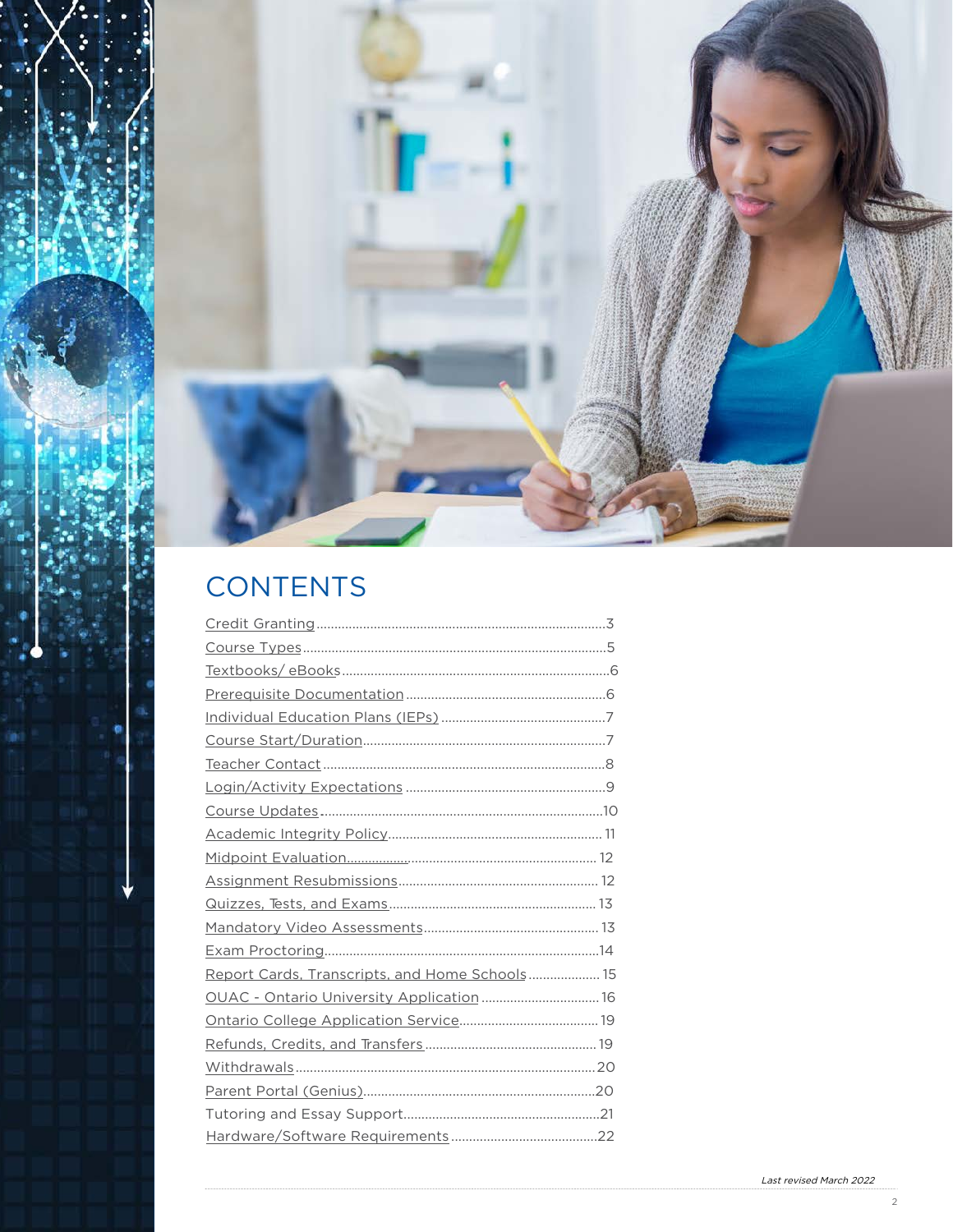### <span id="page-2-0"></span>CREDIT GRANTING

Blyth Academy Online (Blyth Academy Online) is an Ontario Ministry inspected private high school. Our MIDENT or BSID is 669675.

### PART-TIME STUDENTS

Part-time students are students who are taking any number of Blyth Academy Online courses but belong to another school. This school would be known as their home school and will hold the student's Ontario Student Record (OSR).

The home school is required to add any credits earned through Blyth Academy Online to the student's transcript since it is accredited with the Ontario Ministry of Education. Report cards sent by Blyth Academy Online must be kept in the student's OSR.

### FULL-TIME STUDENTS

Full-time students are students taking courses with Blyth Academy Online and not attending a school anywhere else in Ontario. These students must notify Blyth Academy Online so we can request their OSR and operate as the home school. Students who have never attended an Ontario school will have an OSR created for them. Blyth Academy Online will maintain a full-time student's OSR and keep their transcript up to date.

Students in Canada and abroad are able to earn their Ontario Secondary School Diploma (OSSD) completely online through Blyth Academy Online. In order to obtain an OSSD, students are required to earn a total of 30 credits, complete the Ontario Secondary School Literacy Test (OSSL T), and complete 40 hours of community service.

The following requirements can be completed through Blyth Academy Online:

#### Completion of 30 Credits

Blyth Academy Online offers over 160 courses and continues to develop new ones each month. All compulsory course requirements are offered, with the exception of cooperative education. Please see our full list of [course offerings.](https://blytheducation.com/blyth-academy-online/courses/)

#### Ontario Secondary School Literacy Test (OSSL T)

Generallystudents write the OSSL T in March/April of their grade 10 year. This is a requirement for graduation. Regardless of the grade a student joins in, students must write the OSSLT. The Ontario Ministry of Education administers the test, however; Blyth Academy Online will arrange for the test to be written in the student's home country for full-time students. Please note, the test date for the OSSL T is fixed year to year and cannot be changed.

If a student has had two opportunities to take the OSSLT and has failed it at least once, the student is eligible to enroll in the [Ontario Secondary School Literacy Course \(OSSLC\)](https://blytheducation.com/blyth-academy-online/courses/#english) in order to meet the literacy requirement. Principals have the discretion to allow a student to enroll in the OSSLC before he or she has had a second opportunity to take the OSSLT if it is determined it is in the best educational interest of the student.

#### Community Service Hours

Students are required to complete 40 hours of community service to earn an OSSD, however; students joining from outside of Ontario can be granted equivalent hours in the equivalency process. Students generally complete 10 hours per academic year; for example, a student joining in grade 11 from outside of Ontario would likely be required to complete only 20 hours instead of 40.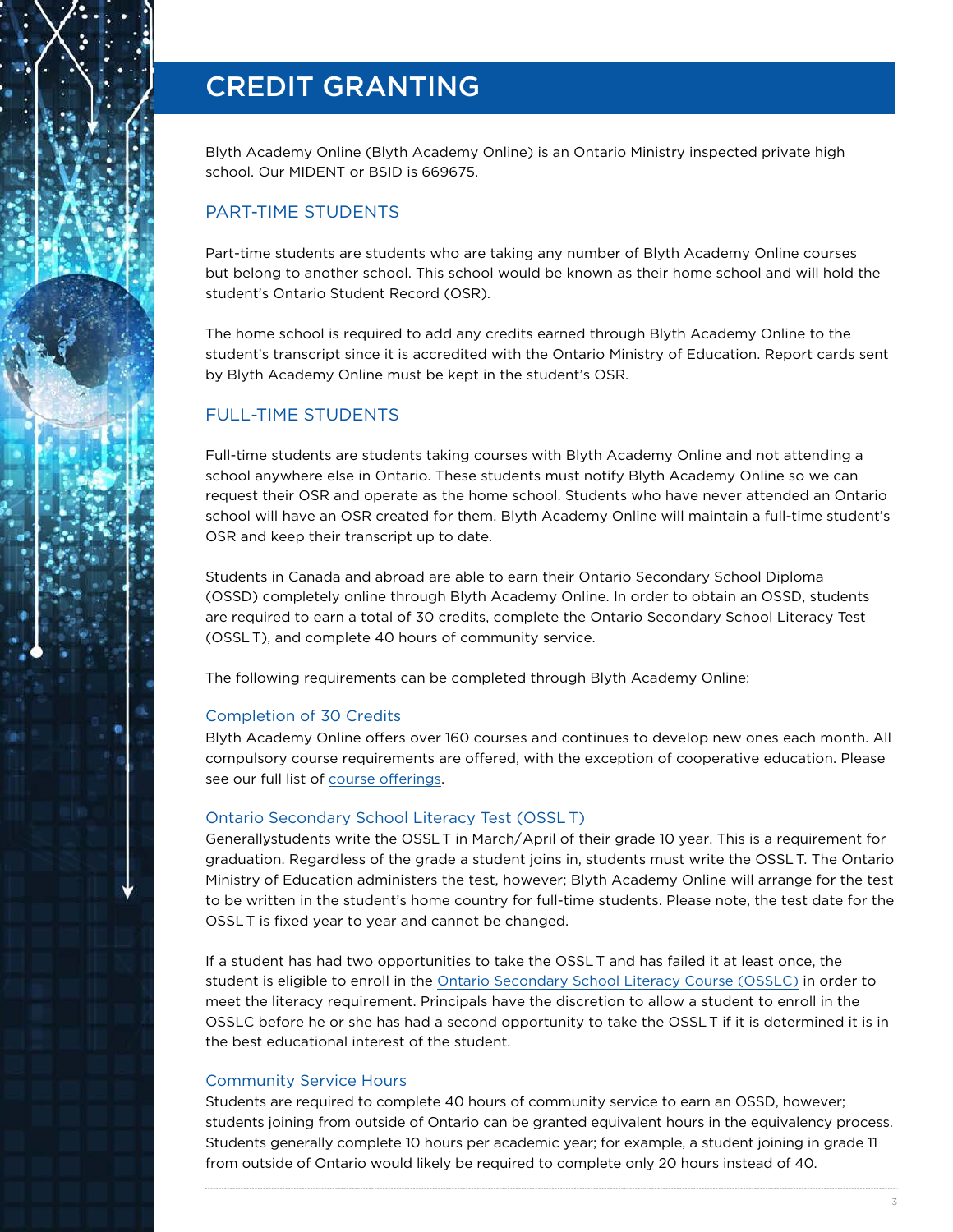

### STUDENT RECORDS

For students who have previously attended a school in Ontario, their Ontario Student Record (OSR) will be requested from the previous school and Blyth Academy Online will become their home school. As the home school, Blyth Academy Online will maintain all of the student's records and ultimately issue the OSSD. Students (or their parents) should make every effort to inform Blyth Academy Online if they are not attending another school in Ontario as the process to transfer a student's OSR can be lengthy.

An OSR will be created for students who have not previously attended a school in Ontario. Blyth Academy Online will examine previous reports cards and transcripts for prior high school years and perform an equivalency process whereby Ontario credits can be granted for courses completed outside of Ontario; these credits will count toward the student's 30-credit requirement.

#### Ontario Ministry of Education Resources [What do you need to graduate](http://www.edu.gov.on.ca/extra/eng/ppm/graduate.pdf) | [Grade 9 Curriculum](http://www.edu.gov.on.ca/eng/curriculum/secondary/grade9.html) | [Grade 10 Curriculum](http://www.edu.gov.on.ca/eng/curriculum/secondary/grade10.html) [Grade 11 Curriculum](http://www.edu.gov.on.ca/eng/curriculum/secondary/grade11.html) | [Grade 12 Curriculum](http://www.edu.gov.on.ca/eng/curriculum/secondary/grade12.html)

Please note: Blyth Academy Online does not issue student identification cards.

### INTERNATIONAL STUDENTS

Blyth Academy Online courses are open to international students around the world, however, as Blyth Academy Online is concerned about, and takes seriously, the integrity of our credits, there is a different reporting process for international students. International students are those who do not hold a Canadian passport or landed immigrant status.

Blyth Academy Online will not send official report cards and/or transcripts to students' home schools located outside of Canada. Instead, students will receive a confirmation letter indicating the successful/unsuccessful completion of the course, along with the grade. The student's official transcript will be held in the Blyth Academy Online office for a period of five years. If a student requires an official transcript to be sent to post-secondary institutions for admissions purposes, Blyth Academy Online will forward the official transcript directly to each post-secondary institution requested. This request must be submitted via the Post-Secondary Transmission Form.

Students will be required to supply the name and address of their home school in their country of residence, as well as the contact information for the Guidance Counsellor and or Principal. Blyth Academy Online will communicate the student's enrolment in the course with the school upon registration.

Students will also need to provide an accurate home address on the registration form. Blyth Academy Online may cross-reference the student's IP address used to access the course with the address given to ensure the validity of this information.

An initial assessment will be administered in order to determine a student's English language proficiency (oral, reading, and writing) and literacy development upon enrolment. The initial assessment will take place in the form of an online assessment taken from the Ontario Secondary School Literacy Course, and will be proctored by a Blyth Academy Online staff member via Skype or a similar video conferencing application. This will assess reading comprehension and student writing. A structured interview via Skype (or a similar video conferencing application) will also take place in order to assess oral communication skills (listening and speaking). The initial assessment will be used to make the appropriate programming and placement decisions for the student.

Prior Learning Assessment and Recognition (PLAR) will be completed for students at Blyth Academy's central office by the Chief Academic Officer in regard to credit equivalencies and challenges. The PLAR challenge and equivalency process will assess the knowledge and skills students have acquired prior to joining Blyth Academy Online both in and out of high school.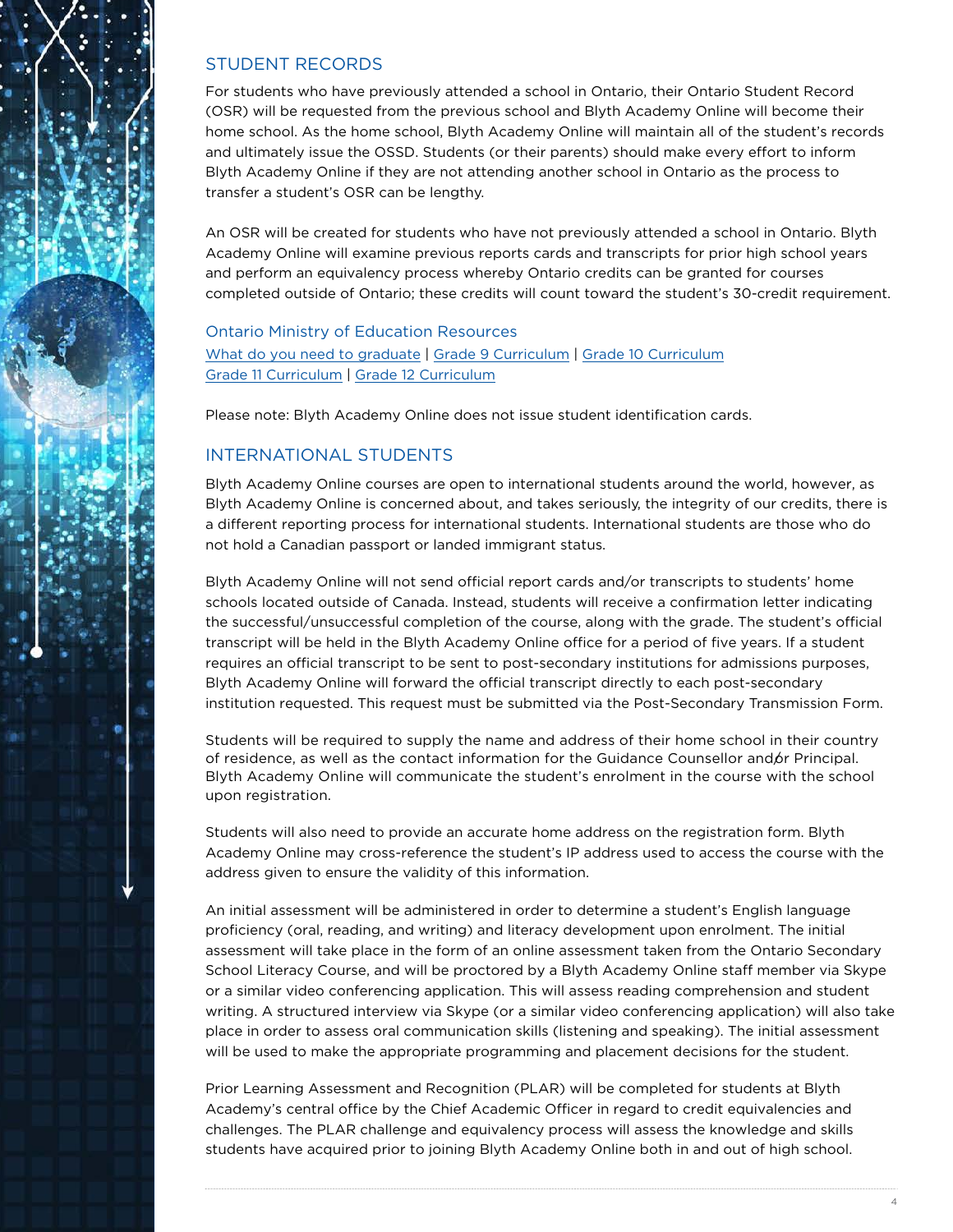<span id="page-4-0"></span>Students who do not have an Ontario Education Number (OEN) will be assigned one by Blyth Academy Online. A valid source document must be provided by the student in order for an OEN to be assigned.

Students who do not have an OSR will have one created for them by Blyth Academy Online. The OSR will be maintained by Blyth Academy Online until such a date that the OSR is requested by another Ontario school, or upon its retirement. Students who would like to earn an Ontario Secondary School Diploma will be assessed on a case-by-case basis and will be required to meet all OSSD requirements.

All international exams must be written using the built-in proctoring tool, Integrity Advocate. Private proctors are not permitted.

#### Out Of Province Students

Students attending schools outside of Ontario should contact [support@blythacademyonline.com](mailto:support%40blythacademyonline.com?subject=) to confirm if and how credits will be transferred.

# COURSE TYPES

Blyth Academy Online offers Standard Courses, Accelerated Repeat Courses, and Preparation Courses.

#### STANDARD COURSES

Most courses offered are known as standard courses. Students have one year to complete these courses, and have access to their teacher via the course communication tool, office hours, and feedback on assessments. Students will earn Ontario credits upon completion of these courses.

### ACCELERATED REPEAT COURSES

Blyth Academy Online offers students the opportunity to make up high school credits by repeating any high school course to help upgrade their marks. Dedicated students can generally complete accelerated repeat courses more quickly than standard courses, depending on how much time they are able to devote to them each day.

Repeat courses are tailored to provide students with more practice in the areas they struggled with during their first attempt at the course. Students still have access to all the course content available in the standard course, but have the opportunity to do fewer assessments and focus on problem areas.

Students are only eligible to enroll in a repeat course if they have previously completed the course and attained a mark of at least 40%.

Upon completion of a repeat course, the lower of the two grades will show on the student's transcript with an 'R' for repeated in the notes column. The higher of the two grades will show with a credit indicator of 1.0 in the credit value column. Repeated courses are generally treated the same as standard courses in terms of university admissions, however, some universities may have rules regarding using repeated courses for calculated averages when it comes to scholarships. It is recommended students research the repeated course policy of each university they are applying to.

#### PREPARATION COURSES

Blyth Academy Online also offers Advanced Placement and SA T preparation courses. These are non-credit courses that serve mainly to prepare students for the AP and SA T exams run by the College Board. Students must sit the official College Board exams, whereby they will earn credits with them. Students are expected to research exam dates and register themselves for these exams. For more information on the College Board, please visit their [website](http://www.collegeboard.org).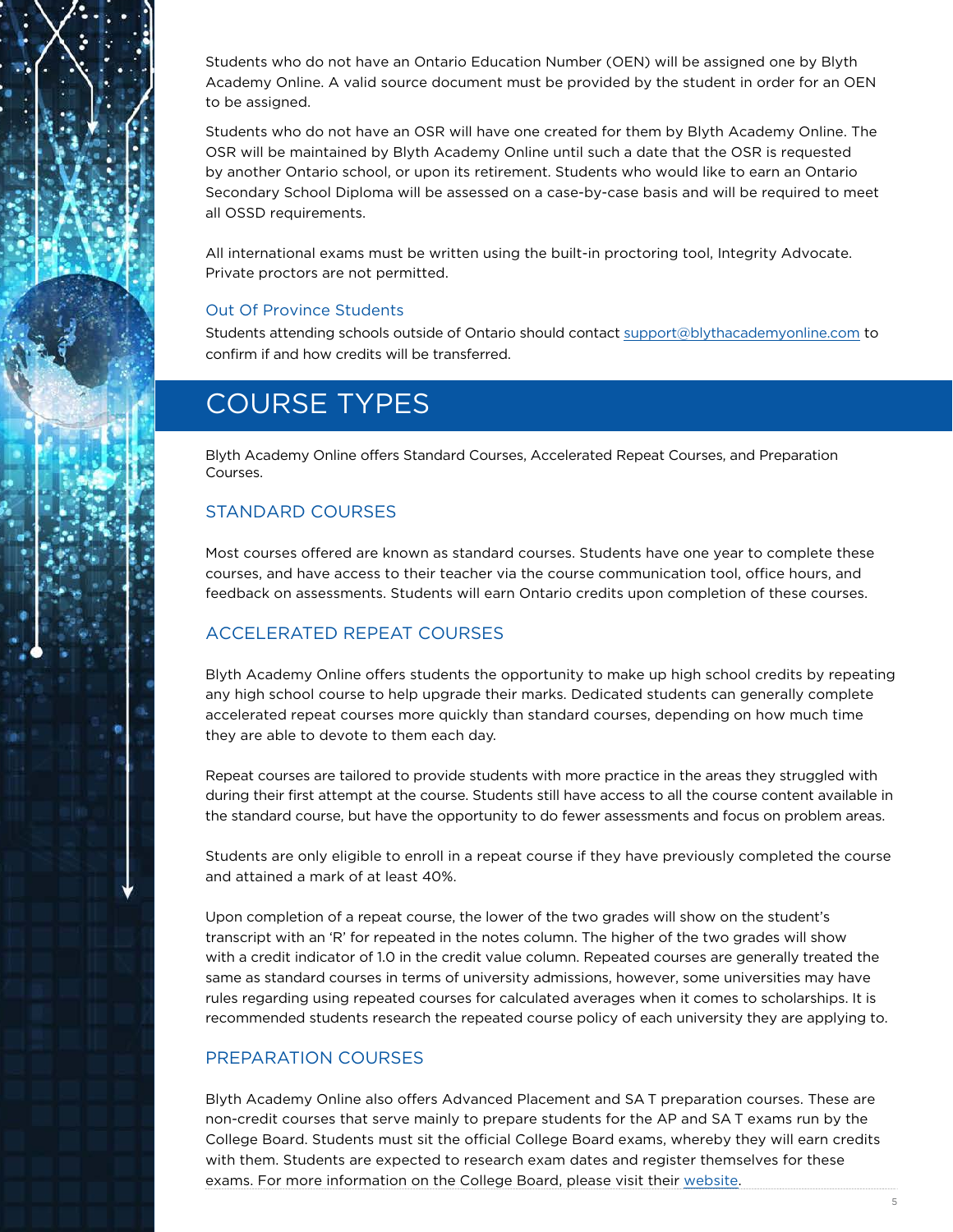# <span id="page-5-0"></span>TEXTBOOKS/EBOOKS

A small number of Blyth Academy Online courses require the use of an ebook; these are generally for Math and Science courses. Upon enrolment in a course packaged with an ebook, the instructions to access it, along with an ebook code, will be sent to the student via email.

Important to note: ebooks and print textbooks, even of the same title and publisher, do not necessarily follow the same order. For example, the print version of Principles of Mathematics 9 published by Nelson is different than the Principles of Mathematics 9 ebook by Nelson. Students trying to follow a course using a print textbook will run into difficulty when trying to locate references from the course. eBooks will be provided to students at no cost, however, the ebook registration expires after one year.

### PREREQUISITE DOCUMENTATION

If a student begins a course for which they do not have a prerequisite, they will be unable to continue the course and will not receive a credit. If it is determined the student does not have the correct prerequisite, they will be notified and removed from the course without credit or refund (the opportunity to switch to another course may be offered).

Proof of prerequisites must be uploaded to the student/parent portal (Genius) in the form of a final report card, transcript, or credit counselling summary. Screenshots of Career Cruising, My Blueprint, OUAC, etc., will not be accepted. Prerequisite documentation must clearly show the student's legal name, Ontario Education Number (OEN), course code, and final grade. Please consult t[he Genius Resource](https://blyth.brightspace.com/d2l/lor/viewer/view_private.d2l?ou=6606&loIdentId=127) page for instructions on how to upload documents.

To ensure students are not enrolled in courses they will not be able to complete, it is important to provide Blyth Academy Online with the academic documentation requested as soon as possible. It is the responsibility of the student and their parents to ensure they have the correct prerequisite(s) for the course(s) in which they are enrolling. Visit the [course offerings](https://blytheducation.com/blyth-academy-online/courses/) section of our website to confirm required prerequisites. Refunds will not be provided in cases where students do not have the correct prerequisites.

Students will only have access to the first unit of content until their prerequisites have been received and approved. Upon receipt, students will be issued the Prerequisite Approved award in their course, which will automatically open up the remaining content for them. Students will also have no access to assignments, quizzes/tests, or discussion forums until the Prerequisite Approved award has been issued.

If a parent or mature student (a student who is eighteen years of age or older) requests a prerequisite be waived, the principal will determine whether or not the prerequisite should be waived. The principal may also initiate consideration of whether a prerequisite should be waived. The principal will make a decision in consultation with the parent or the mature student and appropriate school staff. If the principal waives a prerequisite because it is in the best academic interest of the student, it will be documented in the student's Ontario Student Record.

Students are also required to upload a valid piece of government issued photo identification or student identification (showing the student's face) to the student/parent portal (Genius) upon enrollment. Students who fail to submit identification within two weeks of registration may have their enrollment suspended.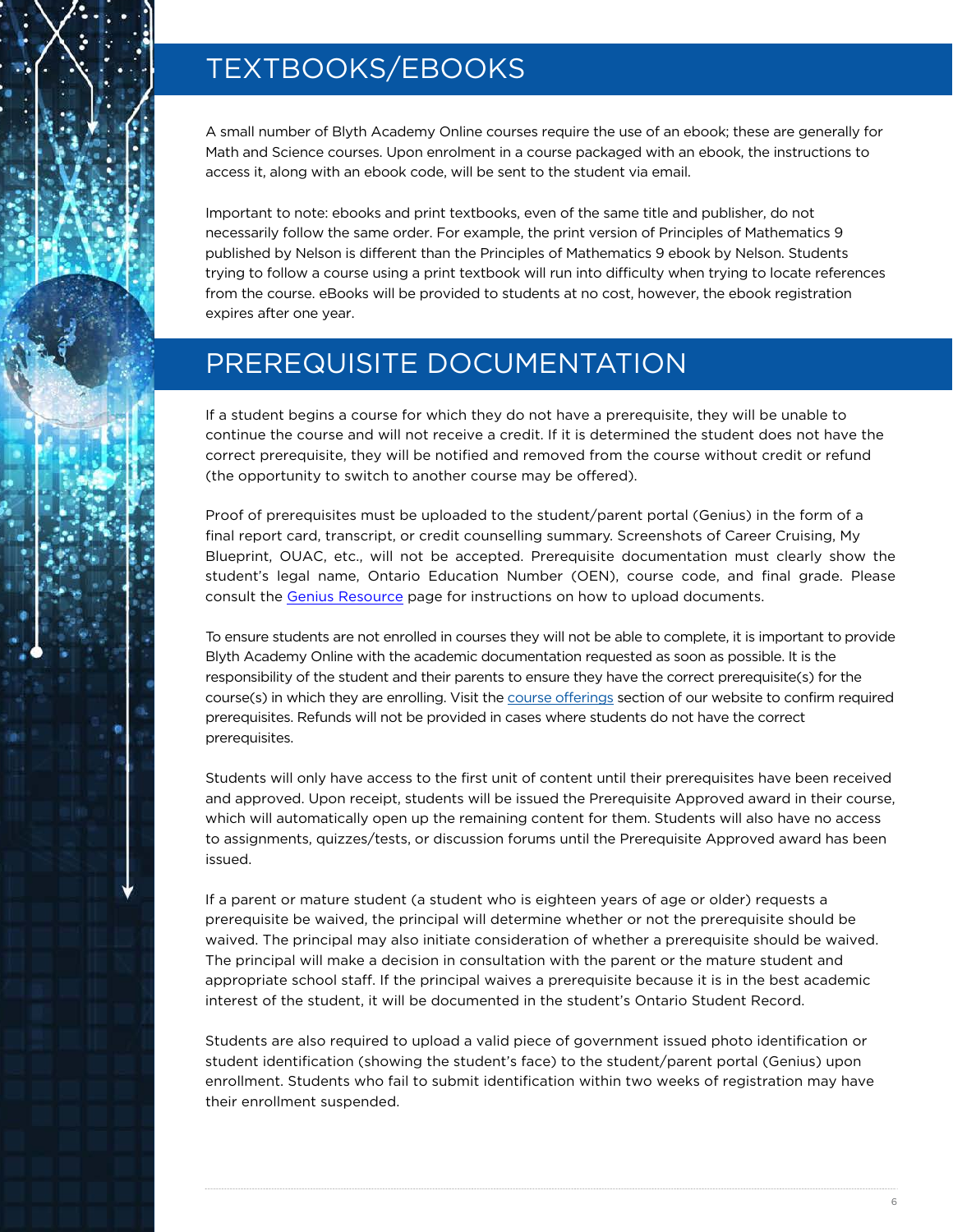# <span id="page-6-0"></span>INDIVIDUAL EDUCATION PLANS (IEPS)

Blyth Academy Online will implement as many accommodations as possible indicated in a student's Individual Education Plan (IEP) or any similar document (psycho-educational report, student support plan, etc.). In order to provide such accommodations, students must upload a valid IEP (or equivalent) to the student/parent portal (Genius) upon enrolling in the course. Students who complete assessments prior to supplying their IEP may not have the opportunity to re-attempt them, so it is crucial this information is provided as early as possible. Please consult th[e Genius Resource](Please consult the Genius Resource page for instructions on how to upload documents.) page for instructions on how to upload documents.

Students attending other Blyth Academy campuses will still be required to submit their IEP to Blyth Academy Online, regardless of whether or not this has already been given to the campus. This is due to the fact that Blyth Academy Online operates independently from other Blyth Academy campuses; IEP information, as well as prerequisite documentation, is not automatically shared between Blyth Academy schools.

Accommodations are usually in the form of extra time for quizzes, tests, and the final exam. IEPs that generally state "extra time" will result in the student receiving 1.5 the amount of time. For example, a two hour exam would be three hours in this case. Students will only be given double the amount of time if the IEP explicitly states so.

Other accommodations may include providing alternate submission options and reducing the workload; this must be explicitly outlined in the IEP. Any other accommodations will be considered on a case-by-case basis and will need to be verified by an official medical note.

Students and/or parents should contact the guidance department to discuss the accommodations that they need prior to starting the course to ensure that online learning is right for them. Please note that some accommodations might not be applicable/possible given the nature of an online course, for example, extended time to complete assignments, use of a word processor on tests, etc.

# COURSE START/DURATION

Students will have access to the student/parent portal (Genius) immediately upon paying for their course. Students or parents must fill out the application within Genius to complete the process. Once completed, students are free to start their course immediately. See the Getting [Started Guide](https://blyth.brightspace.com/d2l/lor/viewer/view_private.d2l?ou=6606&loIdentId=124) for more details. Once in their course, students must read all pages in the introduction unit in detail for vital information on how their course works.

Students have 12 months to complete their course from the date of registration. The student's enrollment automatically expires at this time and the student will lose access to the course. Students have 3 months from the expiration date to purchase an extension before the course is permanently dropped.

A one-year extension can be purchased for \$175. Extensions are issued based on the original expiration date, rather than the date payment is received. The course extension fee can be paid via the the student/parent portal (Genius). Click on *Extend Course* and follow the payment prompts.

Once a course has been expired for 3 months (15 months from the registration date), the course will be considered dropped and the student will be unable to purchase an extension or request a transfer. Students will need to repurchase the full course if they wish to start the course again. Courses cannot be extended beyond one additional year, therefore the maximum amount of time a student can remain in a course is two years. If a student extends their course by one year, they will be automatically removed at the end of the second year and will not be able to extend the course again or be reinstated; the course will be considered permanently dropped.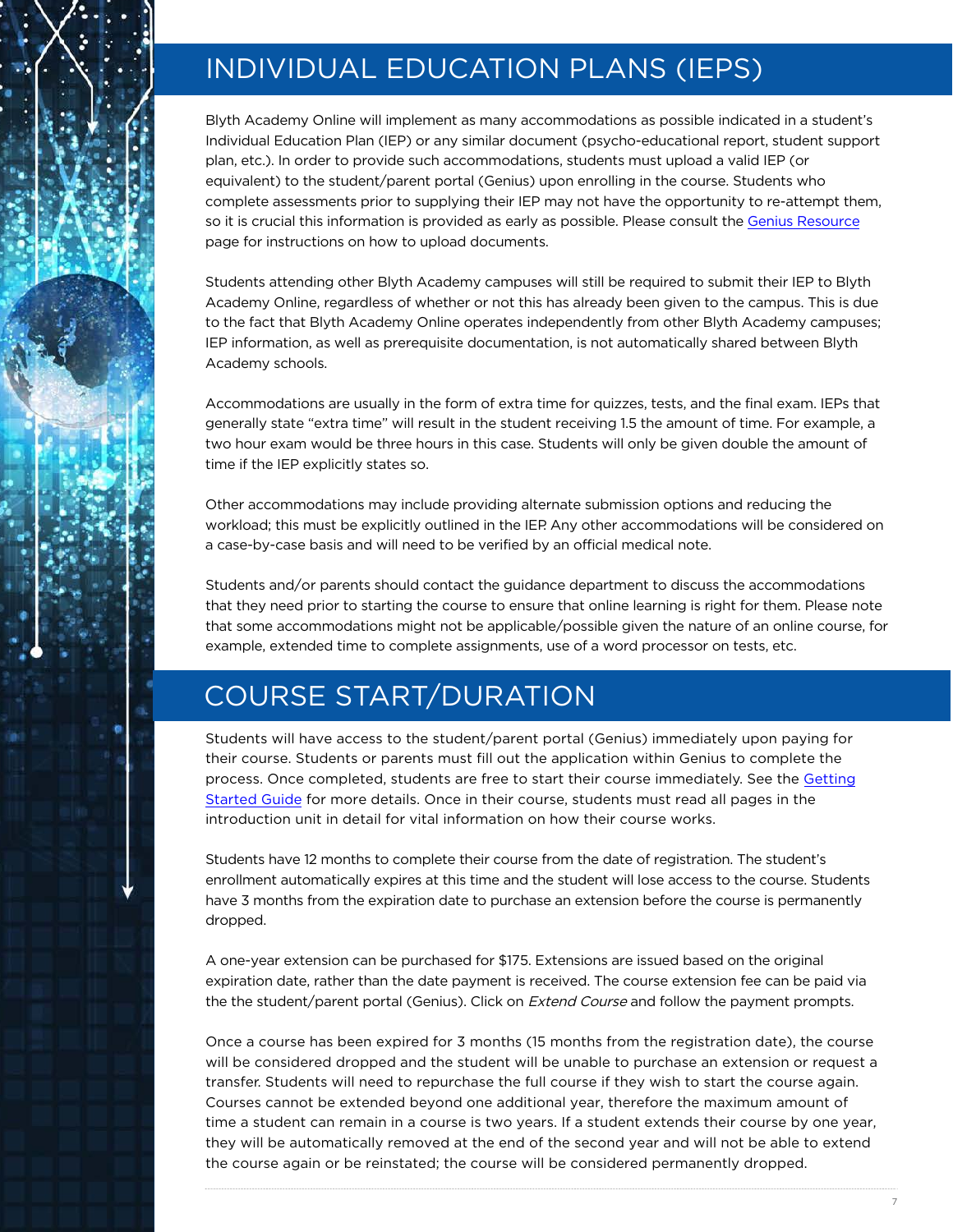<span id="page-7-0"></span>Average course completion times vary from student to student. The time it takes to finish one online course depends on the student's comfort level with the subject as well as the amount of time they have each day to work on it. Each course is designed to be 110 hours of instruction, just like any course in a bricks-and-mortar school. Students are free to work through their courses as quickly as they like, provided they complete all of the course requirements. There are no due dates in the course other than the one year course duration.

Students will lose access to their course upon the release of their final report card.

# TEACHER CONTACT

Blyth Academy Online course teachers are available to students via the online platform. There is a built-in communication tool within the learning environment students must use; students and teachers should not communicate via external email addresses. Any emails sent to teachers externally may not be received and could result in miscommunication.

Students can easily identify their teacher in a few different ways:

There is a page called Teacher's Welcome under the Welcome to Your Course submodule within the course introduction unit with more information about the teacher .

Once inside the course, students can click on the Contact Teacher button. This button will display the teacher's last name. For example, if Mr. Bishop is their teacher, they would see the following:

> ○ Contact Course Teacher: T. **Bishop**

Your teacher will respond within 24 hours.

After clicking the button, the teacher's name will appear on the next page. Clicking their name will automatically compose a new email to them.

Students are welcome to send internal communications to their teacher at any time, however, the teacher will respond within 24 hours (Monday to Friday). During peak times and/or holidays, teachers may take slightly longer to respond. Students experiencing a lack of teacher response should contact support@blythacademyonline.com to report the issue.

If students require more immediate assistance with their course work, they should utilize the Tutoring and Essay Support platform and connect with a support teacher. The different use cases for course teachers vs. support teachers are outlined below in the [Tutoring and Essay](#page-20-0) Support section (page 21).

The course communication tool is an internal tool only, meaning it will only work inside the system (Brightspace) and cannot communicate with email addresses outside of it. For example, you cannot email t.bishop@blyth.brightspace.com from a Gmail account (all @blyth.brightspace.com email addresses are internal only).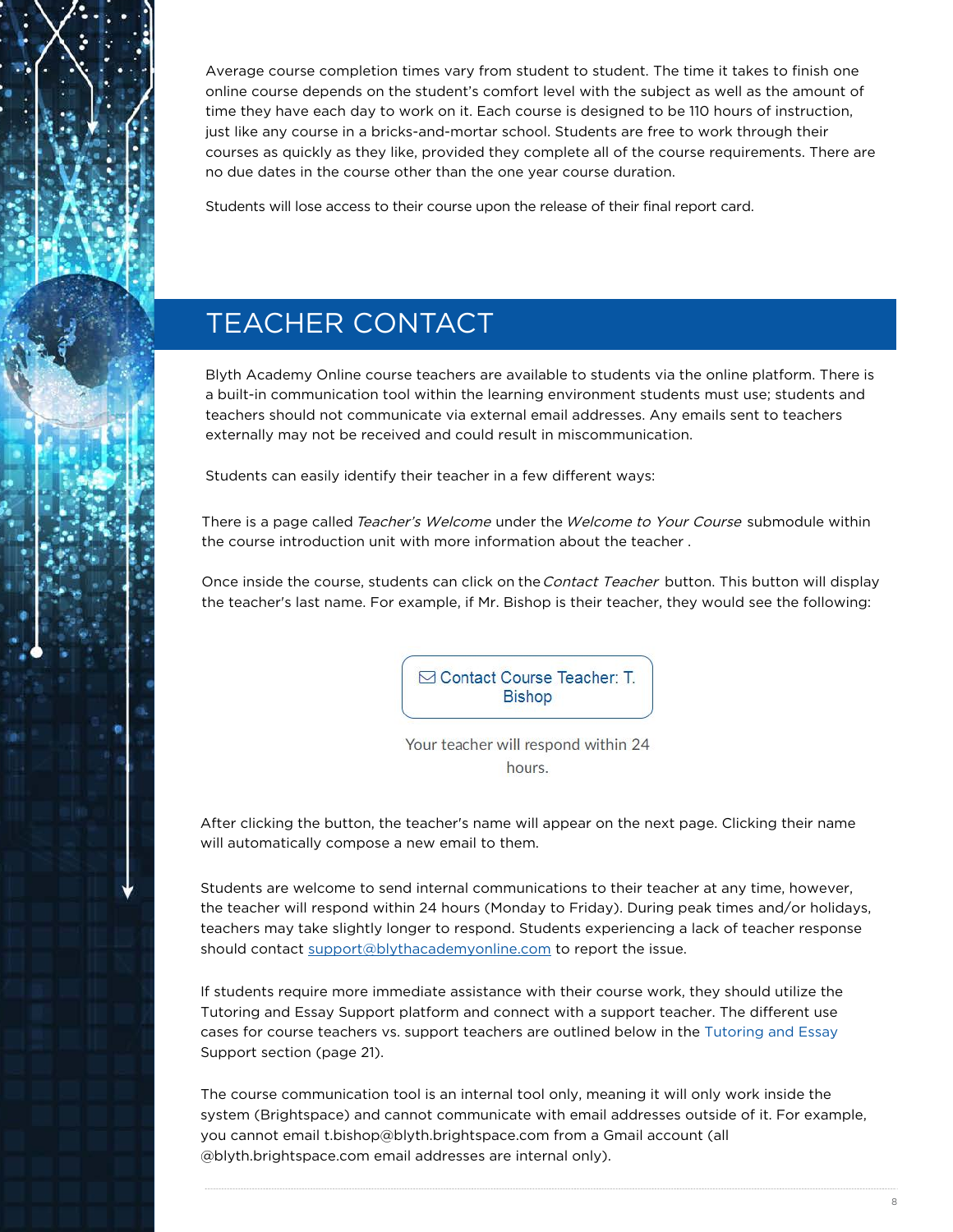<span id="page-8-0"></span>

Teachers also hold one office hour per week. During this time, students can count on their teacher being online. Students are able to book appointments during this time to meet with the teacher via video conference. These appointments are scheduled on a first-come, first-served basis, so students should schedule appointments with teachers well in advance to ensure availability. These appointments are scheduled directly with the teacher through the internal communication tool. We recommend students utilize the office hours when they have numerous questions or need in-depth assistance. If a student is sending a multitude of questions to the teacher, they may recommend meeting during office hours.

Please note: teachers work remotely and are not located on-site in the main Blyth Academy Online office. Teachers will not connect with students by phone; all communication should be performed online.

Teachers will also grade work submitted to the course and leave detailed feedback. This feedback is found directly within the assignment or quiz. In some cases, teachers may send additional feedback via the course communication tool. Teachers will return graded work with feedback within four days, however, during peak times and/or holidays, this could take an additional one-to-two days. If a student is in need of feedback more quickly or needs the work to be graded in order to complete the course by a deadline, this should be arranged directly with the teacher. Teachers may or may not be able to accommodate this special request, depending on their current workload.

Once the final exam is written, teachers have five days to finish grading all of the course work and submit the final grade to the Blyth Academy Online office. In cases where students submit a large portion of work right before writing the final exam, this time could be longer.

# LOGIN/ACTIVITY EXPECTATIONS

### ATTENDANCE/LOGINS

Students are expected to complete their course within 365 days of registration, but are free to work at a faster pace. Students should log in regularly\* depending on their completion plans. It is recommended all students log into their course at least once every five days to ensure important announcements are not missed.

Full-time students are expected to log into course(s) daily excluding non-school days (weekends, holidays, etc.). A single school day where a student has not logged in is considered an absence. Please note: Blyth Academy Online is required to report any full-time students under the age of 18 who have been absent for 15 consecutive school days to the Ontario Ministry of Education. Students are considered full-time if Blyth Academy Online is the holder of their OSR and the student is not attending a day school in Ontario.

Part-time students are not expected to log in dailybut should not go more than five school days without logging in.

\*Students should communicate their planned completion time with their teacher at the beginning of the course. The teacher will use their judgment in determining what constitutes regular activity based on that completion timeline.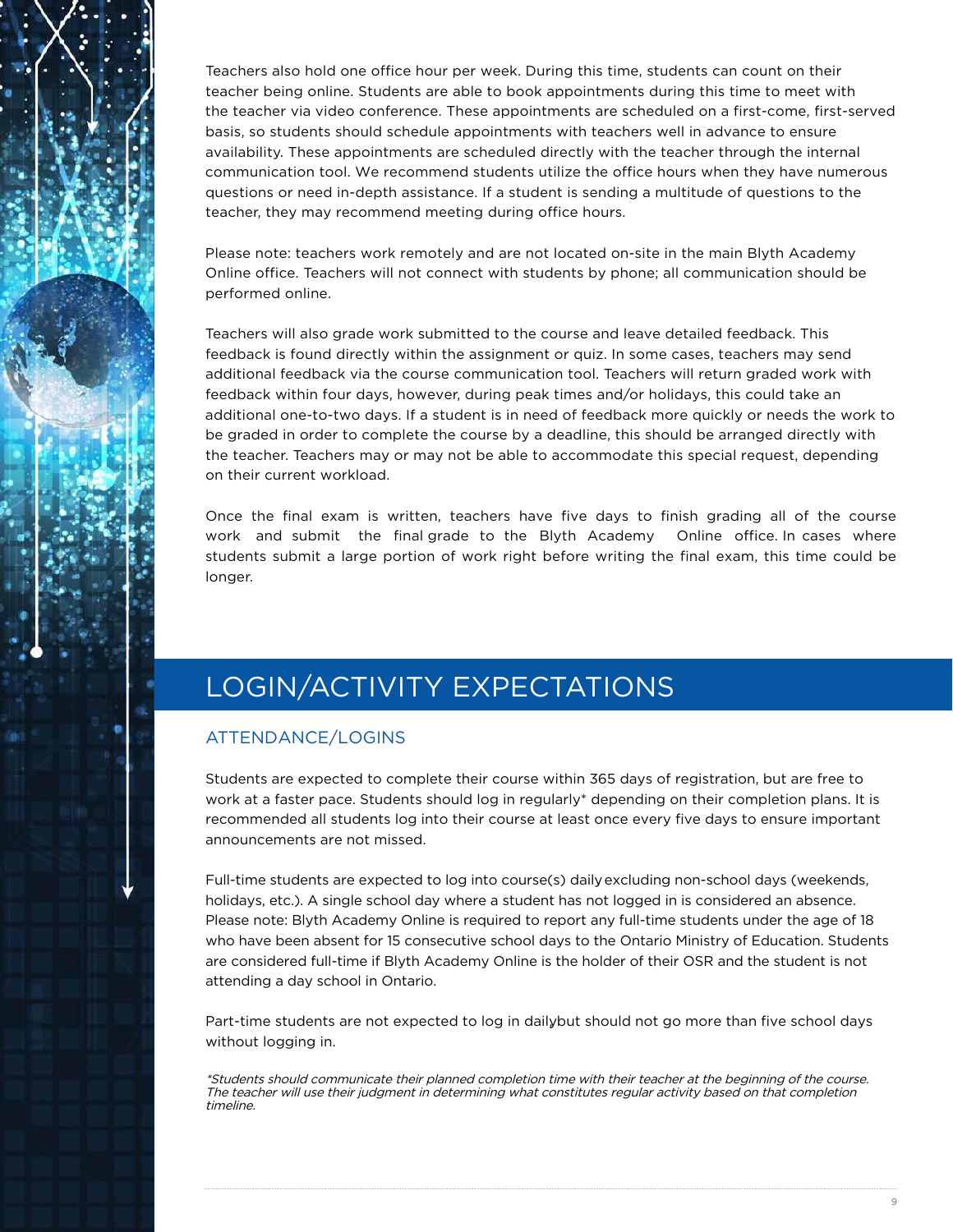<span id="page-9-0"></span>

### HOURS SPENT ON ACTIVITIES

All Blyth Academy Online credit courses, with the exception of half credits, are designed to be 110 hours of planned instruction. Each course unit is given an hour value, and all units combined add up to 110 hours. Students are expected to come close to the planned hours of instruction timing within reason. Activity completion time will vary depending on the student's comfort level with that particular subject matter.

### STUDENT LEARNING LOGS

In order to help students self-monitor progress, interaction, assessment, and achievement, they will complete and submit learning logs at two points in each course. Work completed outside of the course, such as research, preparation, studying, etc. is not counted in the planned 110 hours. Students should complete the learning logs on a regular basis, relative to their desired time to be spent in the course.

For example, students hoping to finish the course within 12 weeks should fill out learning logs every two weeks, whereas a student aiming to finish in 24 weeks should fill them out every four weeks. Students are free to utilize the learning logs more frequently but should aim for a total number of at least six entries. Students will submit their learning logs to the course at two points: at midterm and at the end of the course. They will upload the document to the "Learning Logs Dropbox".

### TIMELINES FOR COMPLETION

Course completion time varies greatly depending on a number of factors, including reading speed, comfort level with online learning tools, understanding of the subject matter, and more. Generally, students studying online full-time are focusing on one course at a time should complete a course within four-six weeks. Part-time students with full course loads take 12-16 weeks on average to complete a course, but may take longer.

Students are welcome to complete courses in a shorter time-frame, but must complete all required components of the course. Courses have been designed in a manner where students who complete all course components will generally meet or exceed 110 hours of planned instruction.

Blyth Academy Online recommends students make a plan to complete their course(s), and decide on a target date for completion from the outset. Students should look at the breakdown of the units in the course and spread them over their available time. Students should account for other commitments and periods when they will be able to spend more time on the online course, and times when they will be busy with other aspects of life.

Blyth Academy Online also recommends students share this plan with parents and teachers to keep them accountable to their completion goals.

# COURSE UPDATES

In order to ensure and maintain the highest quality of course design, Blyth Academy Online will periodically update course outlines/syllabi, gradebook weightings, lessons, assessments, rubrics, etc. Due to the asynchronous nature or the program, these changes may be made during a student's journey through a course. The overall learning outcomes and curriculum expectations will not be impacted by such changes; these changes will often be very minor .

Students will be notified within their course of any such changes. Students are subject to the latest course updates.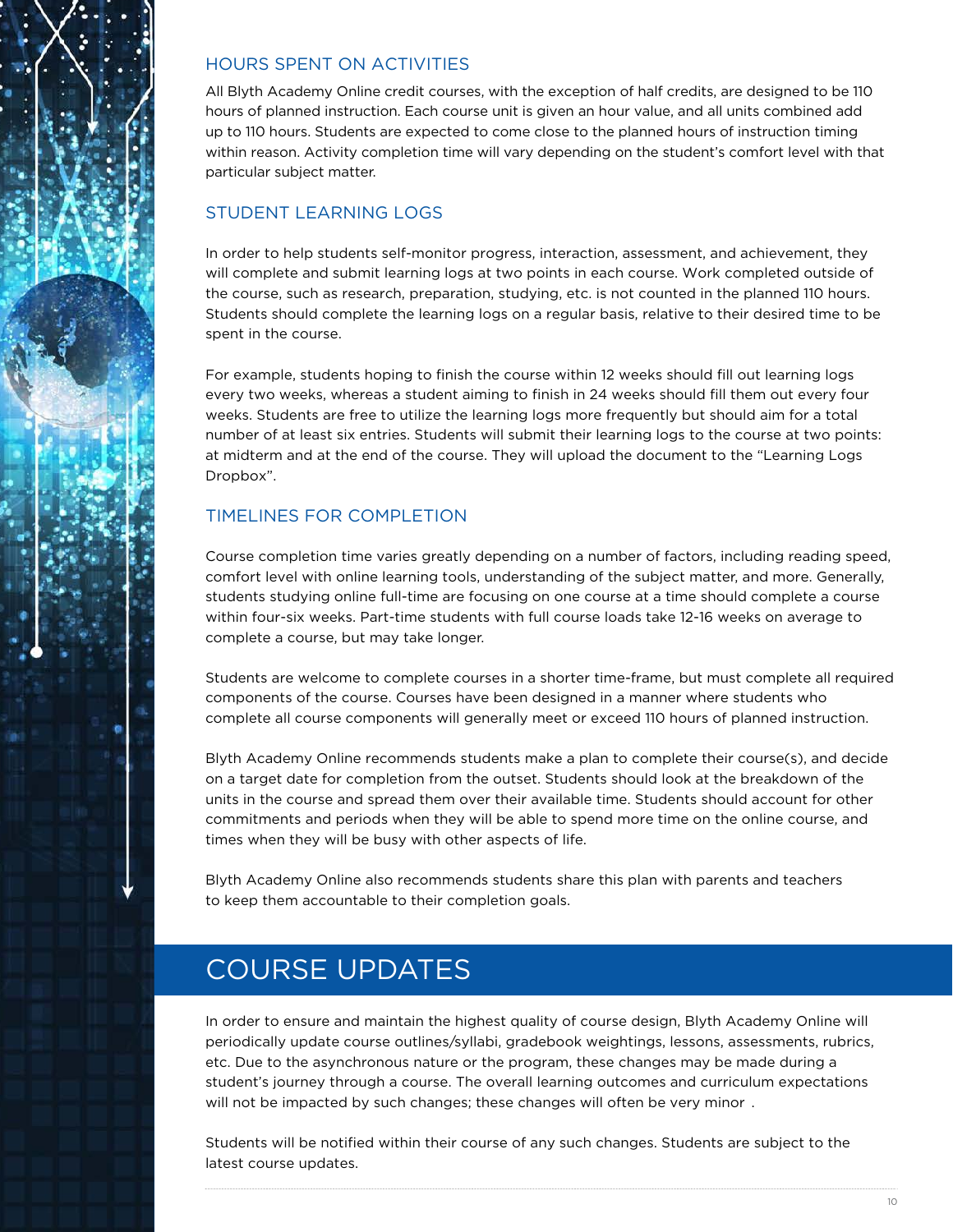# <span id="page-10-0"></span>ACADEMIC INTEGRITY POLICY

In the event of incidents of academic dishonesty, the student and Principal will be notified of the occurrence, of the consequence, and of the potential consequences of subsequent incidents. The following is a list of academic violations along with their respective consequences:

### IMPROPER CITATION

The student fails to utilize a citation method in the piece. Teachers will generally specify which citation method is required, however, should this guidance not be given, students are expected to follow either MLA, CMS, or APA formatting.

#### Grades 9 and 10

First Instance: A warning and an opportunity to redo the piece. Subsequent Instance: A warning and an opportunity to redo the piece.

#### Grades 11 and 12

First Instance: A warning and an opportunity to redo the piece. Subsequent Instance: An opportunity to redo the piece to a maximum grade of 75%.

#### UNACCREDITED PARAPHRASING

The student uses an idea (in different wording) from a source and portrays it as their own without a citation. To be safe, students should use a citation when in doubt.

#### Grades 9 and 10

First Instance: A warning and an opportunity to redo the piece. Subsequent Instance: An opportunity to redo the piece to a maximum grade of 75%.

#### Grades 11 and 12

First Instance: An opportunity to redo the piece to a maximum grade of 75%. Subsequent Instance: An opportunity to redo the piece to a maximum grade of 50%.

#### UNACCREDITED VERBATIM

The student uses an idea that is word-for-word from a source and portrays it as their own without a citation.

#### Grades 9 and 10

First Instance: An opportunity to redo the piece to a maximum grade of 75%. Subsequent Instance: An opportunity to redo the piece to a maximum grade of 50%.

#### Grades 11 and 12

First Instance: An opportunity to redo the piece to a maximum grade of 50%. Subsequent Instance: A grade of zero. No opportunity to resubmit.

#### FULL PLAGIARISM

The student uses a piece written by someone else and attempts to pass it off as their own work.

#### Grades 9 and 10

First Instance: A grade of zero. No opportunity to resubmit. Subsequent Instance: A grade of zero. No opportunity to resubmit.

#### Grades 11 and 12

First Instance: A grade of zero. No opportunity to resubmit. Subsequent Instance: A grade of zero. No opportunity to resubmit. Student may be removed from course.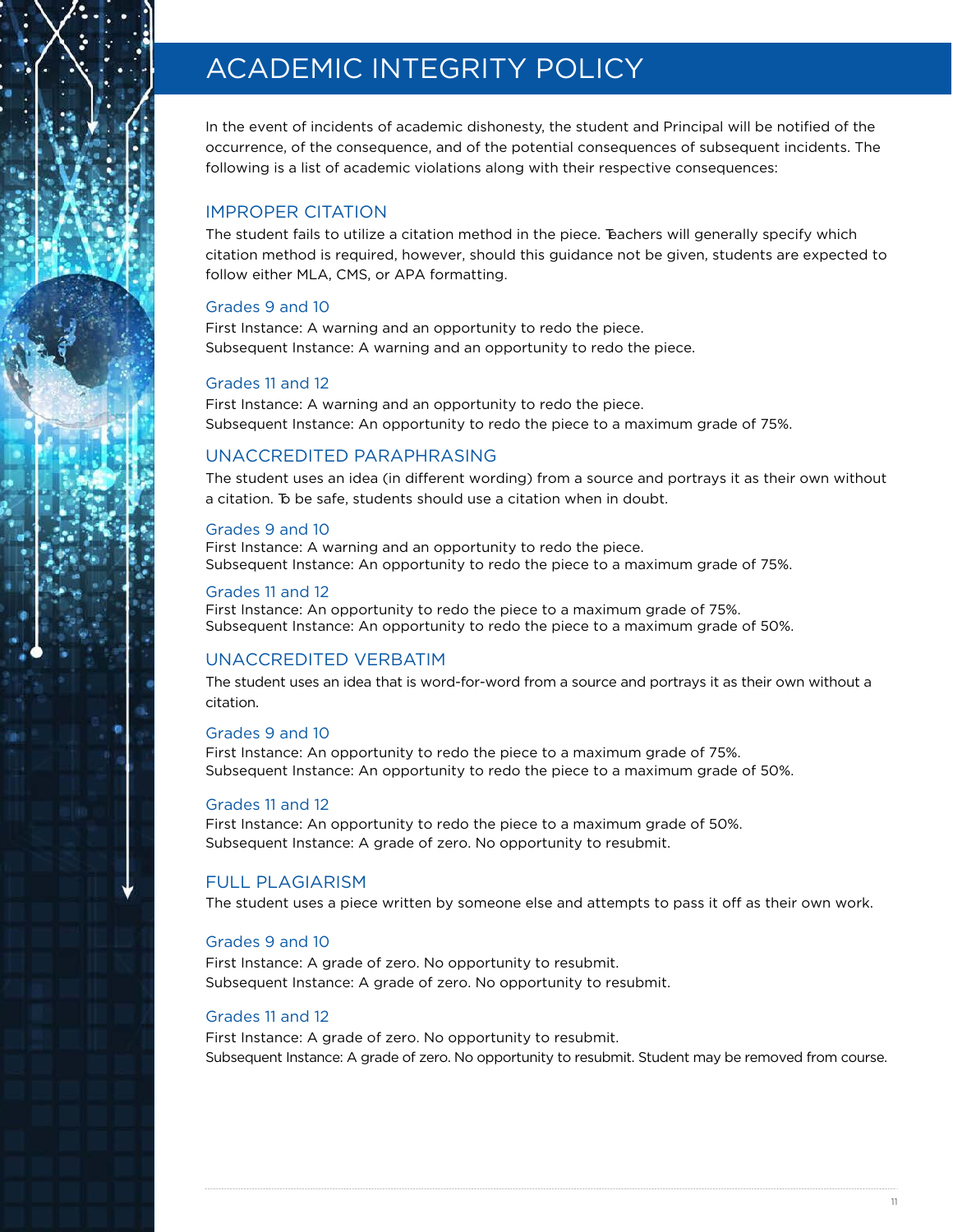# <span id="page-11-0"></span>MIDPOINT EVALUATION & CHECK-IN

Each course contains either a Midpoint Evaluation or Midpoint Check-In at the halfway point, depending on the course. The Midpoint Evaluation is mandatory and counts toward the student's final grade. The Midpoint Check-In is not mandatory and does not count towards the final grade, however, completion is strongly encouraged.

The students' level of understanding of the course material (based on their current grade) will be compared to their ability to demonstrate their understanding during the Midpoint Evaluation or Check-In. Should there be a severe discrepancy, teachers may investigate the situation further by engaging in further conversation with the student. In courses where there is a mandatory Midpoint Evaluation, all assignments, quizzes, tests, etc. in the units after the Midpoint Evaluation (second half of the course) will be hidden until the Midpoint Evaluation has been completed. In courses where there is a Midpoint Check-In, assignments, quizzes, tests, etc. will become available once the student has reached midterm, i.e. the first half of the assessments have been completed and a Midterm Grade is showing in the Grades section of the course.

Students will have access to the course content (lessons) for the remainder of the course, but will not be able to submit any assessments. It is extremely important that students complete the Midpoint Evaluation or Check-In before moving on to the second half of the course.

If students would like to know how many assessments are in the course in total before they are visible, they can find this information by looking at the Grades section of their course or by clicking Content, Introduction Unit, Welcome to Your Course, Overall Expectations and Assessments Breakdown.

### ASSIGNMENT RESUBMISSIONS

Blyth Academy Online allows the re-submission of assignments under certain circumstances, however, the decision to do so rests on the teacher's professional judgment. Typically students will be most interested in the re-submission of weighted assignments, however, the policy below pertains to nonweighted assignments as well.

In general, teachers will only allow assignment re-submissions from students who have completed all of the non-weighted (assessment for and as learning) items leading up to the assignment in question. The purpose of the non-weighted items is to give students the opportunity to get feedback on various pieces and apply this to the submission of the weighted assignment. Students are strongly encouraged to complete all of the non-weighted work in their course in addition to the weighted work; this is essential to their learning and success in the course.

If a student requests the opportunity to re-submit a weighted assignment, teachers will deny this request if the student has not completed the prior work. Students will be asked to go back and complete the non-weighted pieces leading up to the assignment in question, pay close attention to the feedback given on these items, then re-submit the weighted piece. Students will need to leave time after the submission of the non-weighted item(s) before attempting the weighted one in order to allow the teacher to grade it and give feedback; the maximum turnaround time for this should be four days.

Weighted quizzes, tests, and the final exam are not eligible for re-submission or second opportunities.

Teachers will generally allow three-to-four re-submissions throughout the duration of the course, however, such scenarios will be dealt with on a case-by-case basis depending on the teacher's professional judgment and the student's unique situation. Students will only be permitted to re-submit an assignment once (pending approval); multiple re-submissions are not allowed.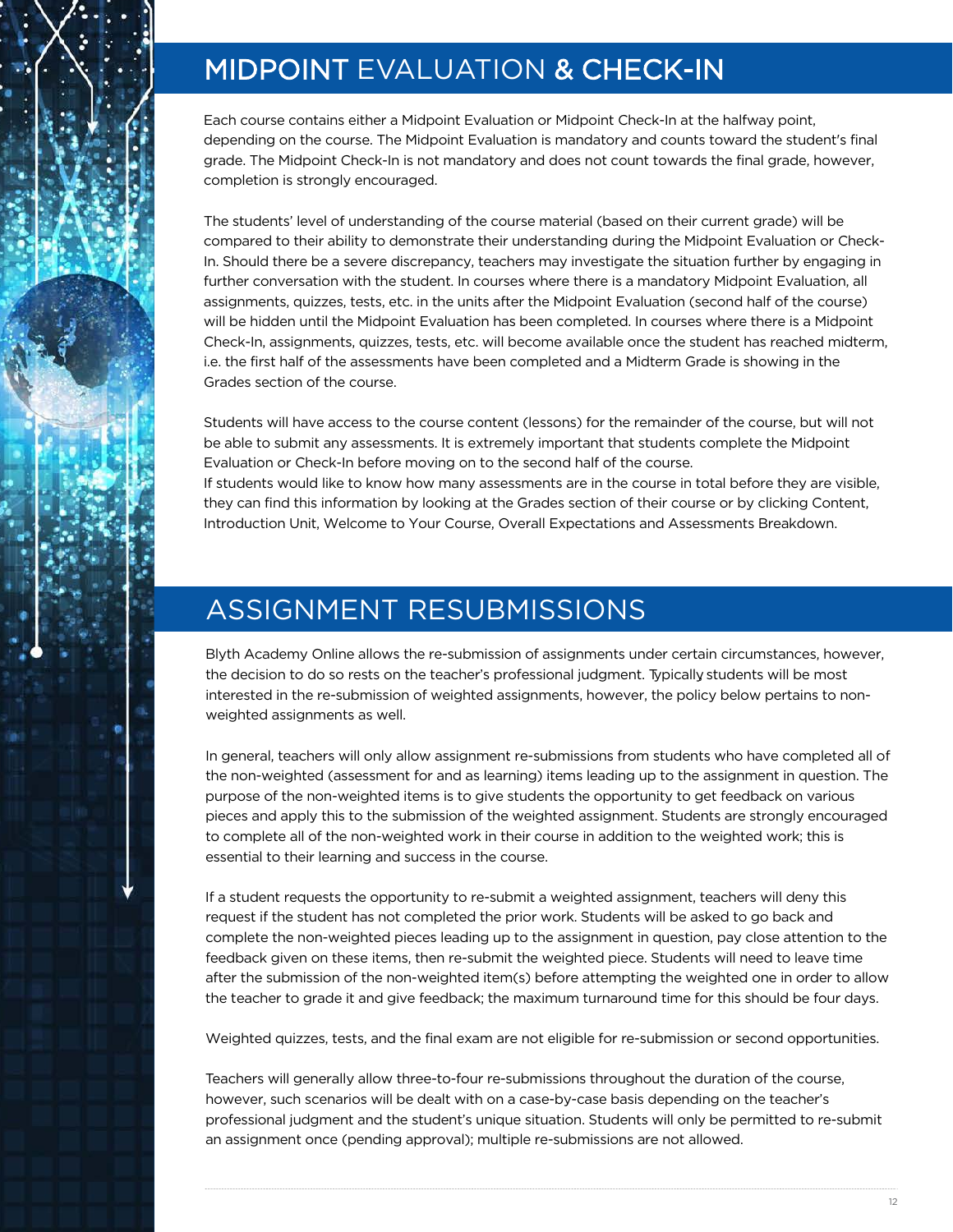# <span id="page-12-0"></span>QUIZZES, TESTS, AND EXAMS

Students must write quizzes, tests, and exams alone without the assistance of friends, parents, tutors, or any other person. Students are not to access any outside material, including coursework and/or notes with the exception of formula sheets in certain assessments where it has been indicated as permitted by the teacher and in the assessment details. Students with an Individual Education Plan (IEP) or similar documents may be permitted to utilize outside material upon approval from the Blyth Academy Online office.

Students that copy information from their course, their notes, or any other source and present them as their own answers will be given a grade of zero on the entire assessment. Answers that are very similar to those given in the course content will be investigated to determine whether they could be committed to memory or not within reason.

Any violation of the aforementioned is considered a serious academic offence and a grade of zero will be applied to the entire assessment and students may be removed from the course without credit.

Completion of the final exam is a requirement for earning the credit for a course at Blyth Academy Online. Students with health concerns or concussions will still be required to write their final exams, however, accommodations will be made to assist them. Please contact the Blyth Academy Online office at [support@blythacademyonline.com](mailto:support%40blythacademyonline.com?subject=) to discuss further as these scenarios are handled on a case-by-case basis.

A student's performance on the final exam will be compared to their overall performance in the course. If there is a major discrepancy between coursework and the final exam performance, Blyth Academy Online reserves the right to investigate the situation, which may or may not include re-writing of unit tests, re-submission of assignments, and a web conference discussion surrounding the contents of the final exam. Blyth Academy Online also reserves the right to remove students from a course without earning a credit in cases where severe levels of academic dishonesty have been found.

### MANDATORY VIDEO ASSESSMENTS

Some courses have mandatory video assessments. Whether these are weighted or not, they are a requirement for completion of the course. Students will not be permitted to write their final exams until all mandatory video assessments have been completed to the teacher's satisfaction.

Blyth Academy Online will also compare a student's prerequisite grade to their current course grade to monitor any inconsistencies. Blyth Academy Online reserves the right to investigate a student's course should there be a significant discrepancy between the current grade and prerequisite grade, as well as any discrepancy between submitted written work and work obtained via video.

In the event that the academic integrity policy is violated, a student's grade may be calculated and reported as a combination of the authentic assessments collected, as deemed appropriate in the professional judgement of the teacher, principal, and head of department.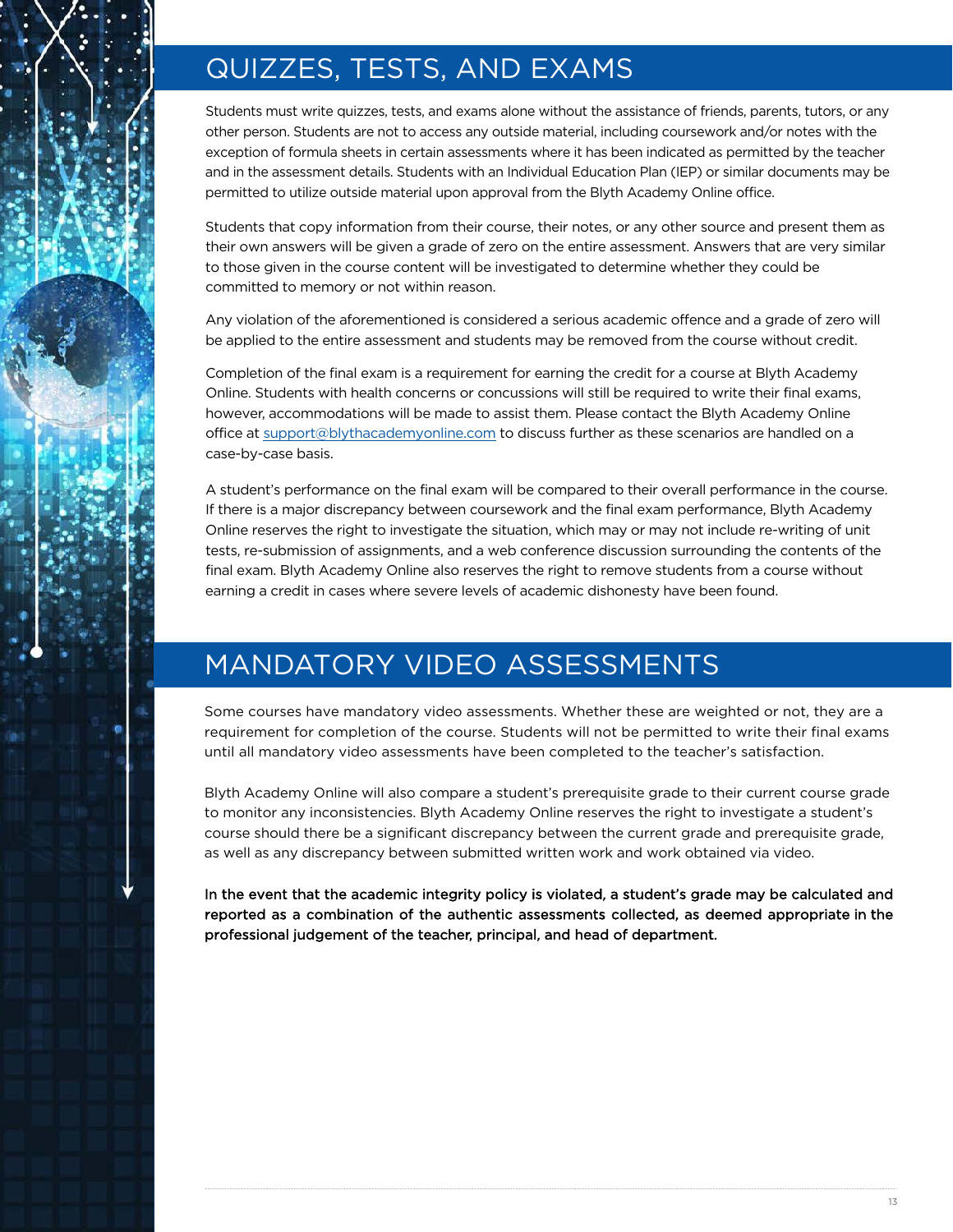### <span id="page-13-0"></span>EXAM PROCTORING

### ARRANGING THE FINAL EXAM

Students must have finished and submitted all coursework before taking the final exam. Once the exam is written, any outstanding coursework will be given a grade of zero. It is the student's responsibility to ensure they have submitted all coursework before writing the final exam.

#### Integrity Advocate Proctoring Service

Once all required work has been submitted (and the exam fee has been paid), the final exam will become visible to students (within the Quizzes section of the course) and they will be able to launch it. There is only one attempt permitted for the final exam, so students should not open it until they are ready to sit the entire exam. The exam is not password protected and thus the student does not need to schedule it in advance; students simply open up the exam and complete it when they are ready.

Integrity Advocate will perform a brief, five-minute authentication session with the student to verify their identity; students will need to provide government-issued photo identification at this stage. Once the authentication process has completed, students will be able to start their exam. Students will have the opportunity to test out the authentication process in a practice quiz within their course prior to the final exam to ensure they are comfortable with the process. If the identity verification procedure is invalid, the exam will be flagged and placed under review by the Blyth Academy Online team. No additional software or program is required for the use of Integrity Advocate. Further information regarding Integrity Advocate can be found [here](https://integrityadvocate.com/).

Students should email [exams@blythacademyonline.com](mailto:exams%40blythacademyonline.com?subject=) with any questions surrounding the exam process.

### EXAM FEES

The final exam service costs \$30. If the course does not contain a final exam, no fee will be collected. We strongly encourage students to pay the exam fee well in advance of their exam to avoid any unforeseen technical delays. The exam fee can be paid by clicking the Pay Exam Fee option while logged into the student/parent portal (Genius.) Details can also be found on the [Genius Resource](https://blyth.brightspace.com/d2l/lor/viewer/view_private.d2l?ou=6606&loIdentId=127) page.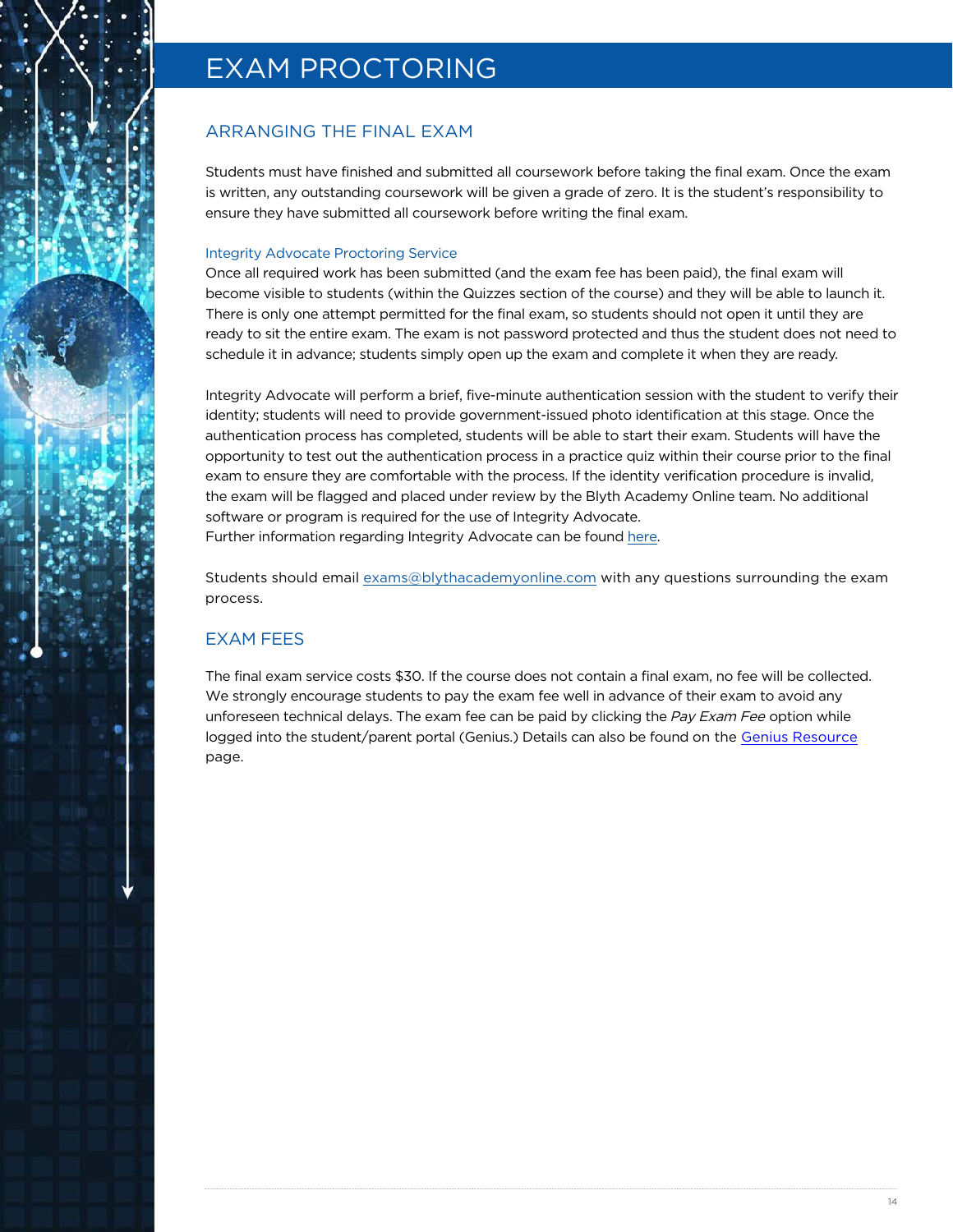### <span id="page-14-0"></span>REPORT CARDS, TRANSCRIPTS, AND HOME SCHOOLS

Blyth Academy Online will produce an official report card once students have reached the midterm and final points of their course(s). Should the student have any specific questions in regards to achieving the midterm point of their course, they must contact their teacher. A copy of the midterm and final reports will be emailed to the student's current day school, where they will reside in the OSR. The day school will then be responsible for updating the Ontario Student Transcript to reflect the course completion once the final report card has been obtained.

An official digital copy of the report card will be made available to the student and their parent (if they are under the age of 18) via the student/parent portal (Genius). Students and parents will be emailed to notify them that a report card is ready for download. See the [Genius Resource](https://blyth.brightspace.com/d2l/lor/viewer/view_private.d2l?ou=6606&loIdentId=127) page for instructions on how to access your report card. If the student requires an electronic copy of a report card to be sent to their day school or anywhere else (such as a university or college), this request must be sent to [documents@blythacademyonline.com.](mailto:documents%40blythacademyonline.com?subject=) A midterm and final report card will only be released if a student has provided appropriate prerequisite evidence for their course. If prerequisite evidence has not been provided, reports will be held and the credit will not be issued.

Teachers will submit midterm and final report card information to the BAO office within 5 business days of the student reaching the midterm point or completing the course. Once the teacher has submitted this information, it will be generated and processed by the Records Department within 5 business days. Students can expect report cards to be available within **10 business days** of reaching midterm or completing their course. Documents will be emailed to home schools; if a hard copy is required, a courier can be arranged at a cost of \$25 for domestic and \$50 for international. To schedule the courier, the student must reach out to [support@blythacademyonline.com.](mailto:support%40blythacademyonline.com?subject=)

For any Grade 11 or 12 student applying to post-secondary institutions, the Post-Secondary Transmission Form should be submitted upon enrolment to the course, or at their utmost earliest convenience. At the time of enrolment, midterm, and final, Blyth Academy Online will communicate to the desired universities and colleges, or OUAC/OCAS, granted the request form was submitted. Please note: for OUAC 101 applicants, Blyth Academy Online will generally only send the course updates to OUAC via email. If the desired post-secondary institution is requesting an official report be mailed directly to them (i.e. Ryerson University), the student must include that information on Section C of the Post-Secondary Transmission Form. Upon releasing the midterm or final report card to the student's current day school and home address, Blyth Academy Online will also send out a report to the requested post-secondary institutions for those who have completed and submitted the Post-Secondary Transmission Form.

Transcripts are often confused with report cards. A transcript is a document outlining a student's permanent academic record, illustrating all courses taken in high school along with the grades received and any certificate conferred. A report card is a document outlining the course completed, the grade, the learning skills, and the comment from the teacher. Only the home school of a student can generate a transcript. A student who is not full-time with Blyth Academy Online cannot request a transcript from Blyth Academy Online. For students who are full-time with Blyth Academy Online, an Ontario Student Transcript (OST) can be generated. In general, transcripts are only needed when applying to post-secondary institutions.

The student's official transcript will be held in the Blyth Academy Online office for a period of five years. If a student requires an official transcript to be sent to post-secondary institutions for admissions purposes, Blyth Academy Online will forward the official transcript directly to each post-secondary institution requested. This request must be submitted via the Post-Secondary Transmission Form.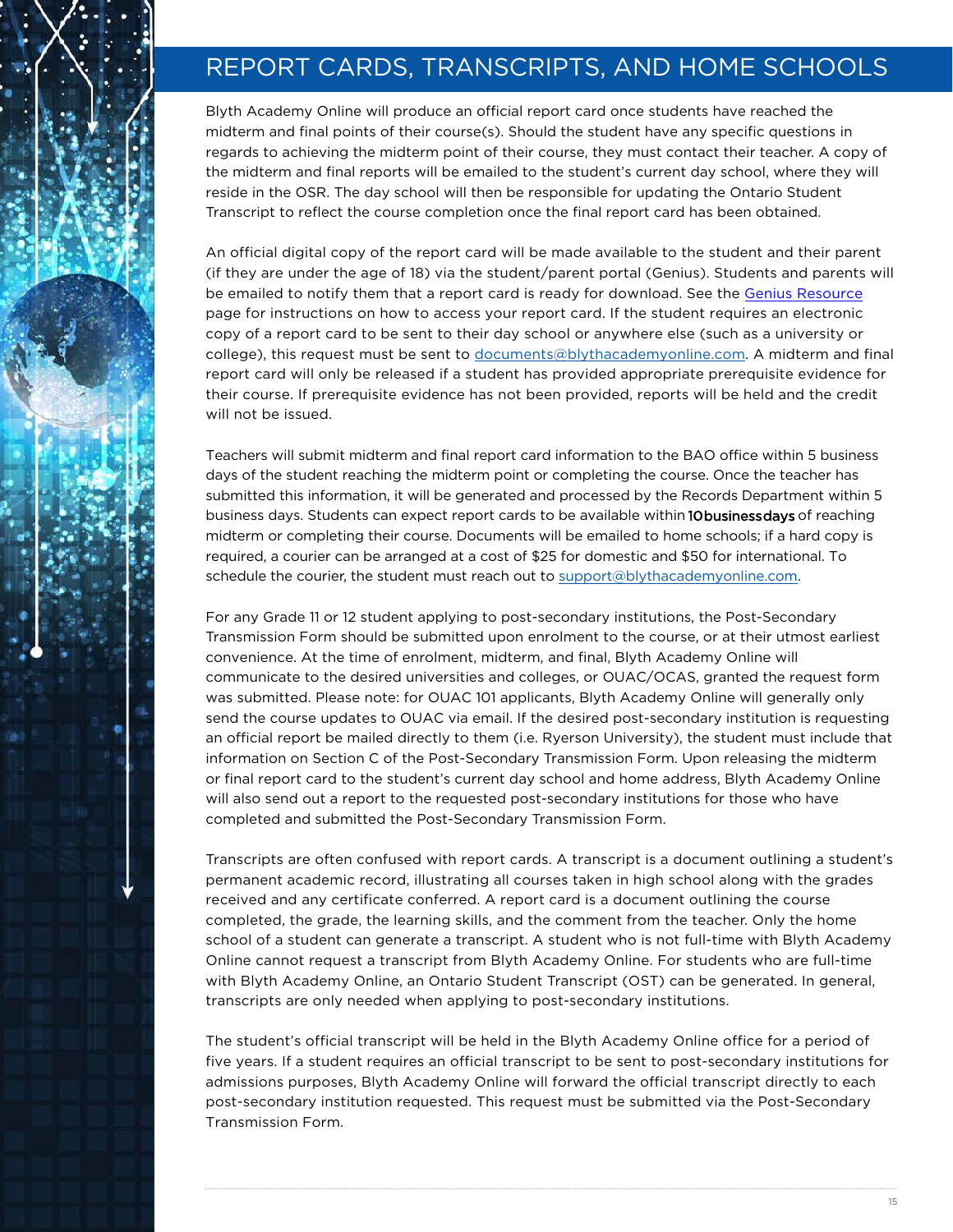# <span id="page-15-0"></span>OUAC - ONTARIO UNIVERSITY APPLICATION

The process for sending grades to the [Ontario University Application Centre \(OUAC\)](https://www.ouac.on.ca/) is different for certain types of students. Please note: the majority of students are known as 101 applicants, however, some students are known as 105 applicants. Please [click here](http://www.electronicinfo.ca/announcements/announcements/) to learn more about the differences between 101 and 105 applicants.

For 101 and 105 applicants, students will need to communicate their university application information to Blyth Academy Online by submitting the Post-Secondary Transmission Form.

This form can be found by going into your course, then clicking Useful Links > Post-Secondary Transmission Form. This form is also linked in many other places on our site.

Student information will not be sent to OUAC or any university unless this form has been submitted to [documents@blythacademyonline.com](mailto:documents%40blythacademyonline.com?subject=).

#### 101 APPLICANTS

Generally, students attending a physical high school who have yet to graduate are considered 101 applicants.

An OUAC number is composed of 10 digits beginning with the current school year, followed by six digits. For example, for the 2018-19 school year, the OUAC number would be in the following format: 2019-012345. Each student has a unique OUAC number. In most cases, if the first digit after 2019- is a zero, the student is a 101 applicant.

Students' home school guidance counsellors are responsible for registering them for OUAC in their grade 12 year. Toward the end of November, students will receive their Application Access Code Letter from their school, which includes their PIN. The PIN allows students to set up their OUAC profile, but is not actually their OUAC reference number. The OUAC reference number is given to the student by OUAC once the student has selected and applied to their university programs and paid the application fees. Once completed, students will receive a reference number in the following format: 2019-012345.

Students attending Blyth Academy Online full-time should contact the Guidance department for information regarding their OUAC account.

As the school year progresses, there are a number of submission deadlines students must meet. These deadlines for receipt of grades is set by OUAC but Blyth Academy Online sets its own deadlines in order to ensure adequate processing time for grades. The updated list of those dates and deadlines is located [here](https://blytheducation.com/blyth-academy-online/ouac-graduation-process/).

Blyth Academy Online can only report three stages within a student's course. This will only be communicated once prerequisite evidence has been provided. When a student is enrolled, the registration is sent to OUAC whereby the course code is listed with a 'C' for 'Current' (provided the OUAC reference number has been sent in). This tells the universities the student is currently taking this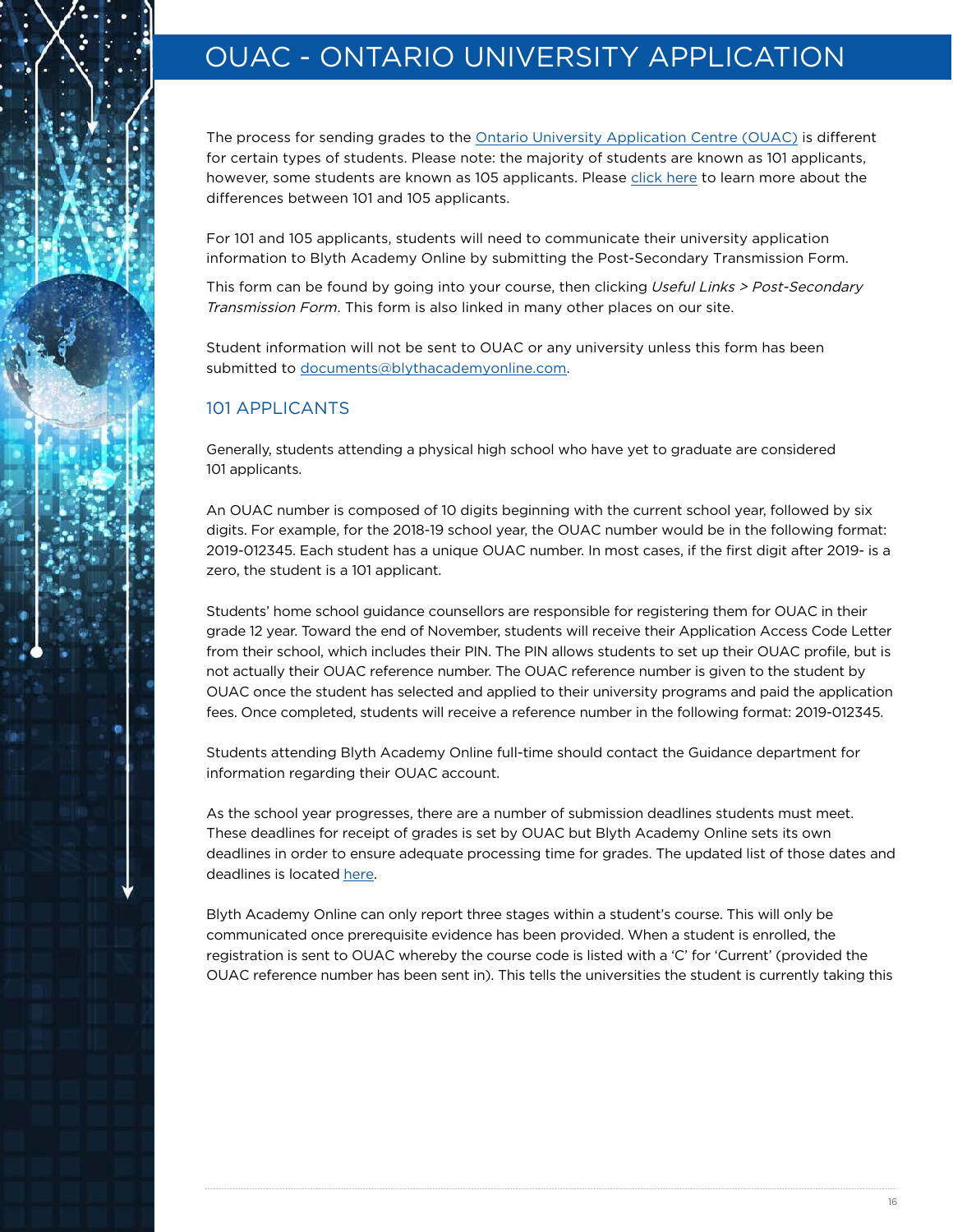

course. Once the student reaches the midterm point in the course (this point is clearly laid out within the online course breakdown) and the midterm report has been issued, Blyth Academy Online will send the updated midterm grade to OUAC. The course will then be assigned an 'M' for midterm, along with the midterm grade. Please note: midterm grades are NOT collected by OUAC for first semester courses (this means they will not accept midterm grades until late-January). Once the final exam and all required course components have been completed and the final report has been issued, Blyth Academy Online will send the updated final grade to OUAC. The course will then be assigned an 'F' for final, along with the final grade.

Students may also see a 'P' listed next to the course they are taking with Blyth Academy Online; this indicates the course was completed at a private school. This has no bearing on how the course is treated by university admissions departments.

Please note: OUAC can take as long as 10 business days to upload a grade once it has been sent to them, so it is vital students pay attention to the [deadlines](https://blytheducation.com/blyth-academy-online/ouac-graduation-process/) set out by Blyth Academy Online in order to allow for enough processing time. If students miss these deadlines, Blyth Academy Online will continue to send in grades daily, however, there is no guarantee they will be showing by the university/OUAC target dates. This could result in the student being passed over for an admission offer.

Generallythere is an application deadline in mid-January . Following that, the first target date to receive grades will be mid-February . At this stage, universities will be looking at student OUAC profiles, expecting to see final grades for semester one courses, or midterm grades for full-year courses. Since Blyth Academy Online courses are neither semestered nor full-year, OUAC generally sees them as semestered. At this point in the year, students who are in a two-semester school will have three final grades for grade 12 U/M level courses. Students in full-year school will have six midterm grades for grade 12 U/M level courses. Depending on the student's school structure, they may need to aim to be finished their course or just at midterm by this collection period.

In order to guarantee the student's grade is showing by this deadline, Blyth Academy Online requires students to complete coursework three-to-four weeks prior to this deadline. For example, in the 2019-20 school year, the deadline for universities to see semester one final grades is February 13. Blyth Academy Online requires students to complete courses by January 17 to have final grades included for this collection period. Blyth Academy Online's deadlines are earlier due to slow processing times in the OUAC office. At peak times, it can take OUAC 10 business days or more to upload grades that have been sent in. The only way to upload grades directly to OUAC in real-time is to have the student's home school guidance counsellor upload them directly; Blyth Academy Online does not have direct access to student profiles, unless the student is a full-time Blyth Academy student. Many home schools are not willing to upload Blyth Academy Online grades directly for students, however, it is recommended students ask, as this gives them a significant amount of extra time to complete their course.

By mid-January , all students should have their OUAC reference numbers and provided them to Blyth Academy Online via the Post-Secondary Transmission Form. It is recommended students check their online OUAC profiles to ensure the course(s) they are enrolled in are showing as current enrolments. From time to time, OUAC makes errors and accidentally removes courses added by Blyth Academy Online, so it is wise for students to check their OUAC profiles frequently.

Note: it is important for students to check their OUAC profiles regularly to ensure the courses they are enrolled in are showing – particularly during the month of February . Blyth Academy Online is able to send enrolment and final grades to OUAC at any given time, however, the guidelines are different for midterm grades. Blyth Academy Online is not able to send semester one midterm grades to OUAC prior to January. In the early weeks of February each year, OUAC will remove courses without a midterm or final grade from OUAC profiles if a grade has yet to be posted. If a student's OUAC profile shows they are currently enrolled in a course, rather than showing a midterm or final grade, this course will likely be removed from the student's profile in mid-February .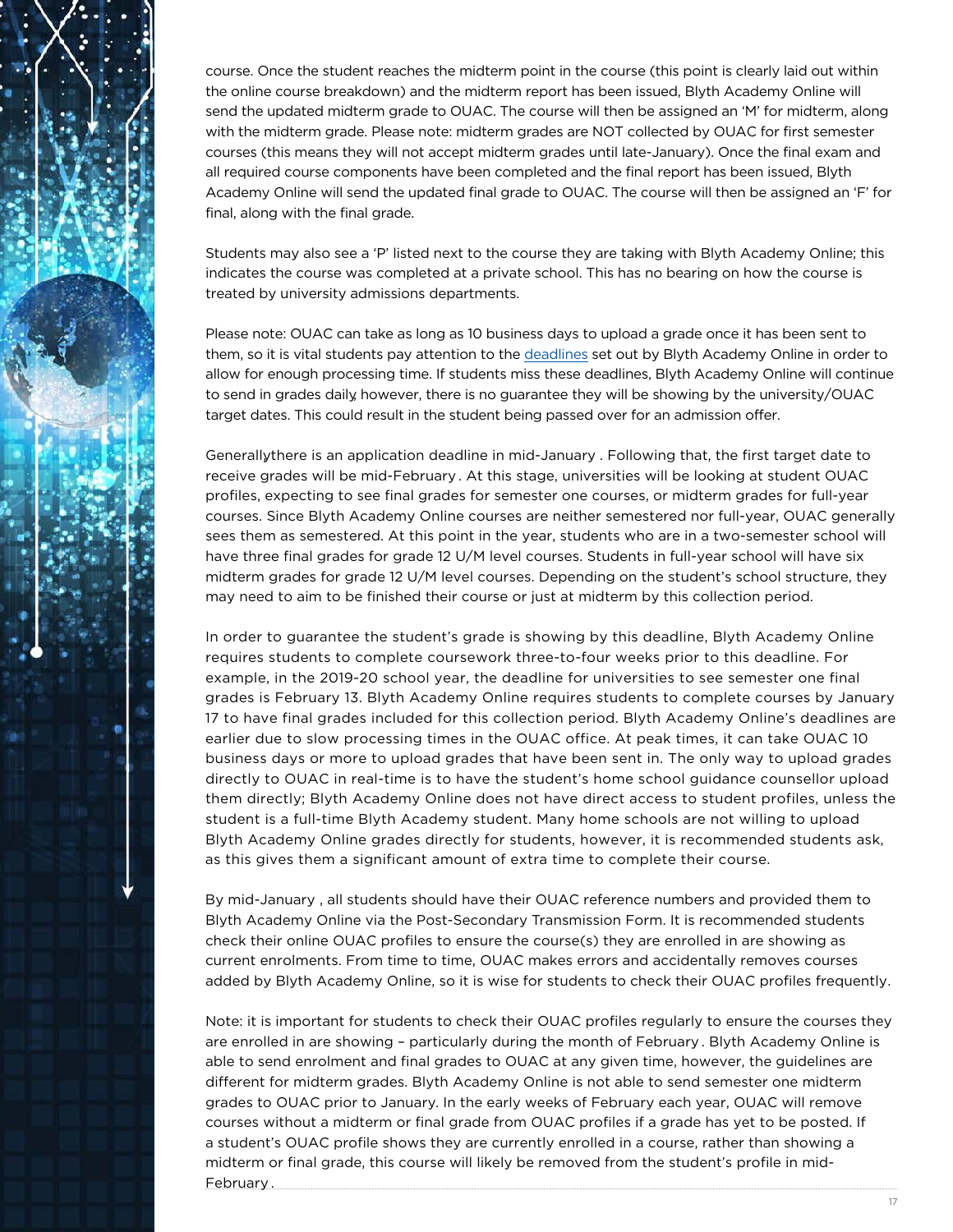This is a regular occurrence that happens year after year; students are encouraged not to panic in this situation. If students notice there are courses missing from their OUAC profile, they should contact [support@blythacademyonline.com](mailto:support%40blythacademyonline.com?subject=) and their enrolment information will be re-sent to OUAC immediately.

By late April, universities are expecting to see semester two midterm grades on student profiles. Generally this is the time of year when universities send out the majority of their admissions offers. The majority of students are in two-semester schools, therefore, they will generally have three final grades and three midterm grades at this point in the year for grade 12 U/M level courses. Students should note they will likely not receive an offer of admission if they do not have ENG4U at least listed as a current course at this time. A grade 12 English course is a requirement for earning the OSSD, so universities will assume students who are not at least enrolled in this course will not be graduating, which is a requirement to enter university. Similarly, students who are applying to programs with specific course requirements should also ensure these courses are listed as current by this time of year. For example, the University of Waterloo may require SPH4U and MHF4U for a particular program; they will not offer admission to any student who is not at least enrolled in these courses.

In mid-July, universities are expecting to see all remaining final grades. At this point in the year, most students will have 6 final grades for their grade 12 U/M level courses. If students have already been offered admission prior to this date, they may not be required to meet this deadline. The conditions for admission vary from university to university, so students should read their offer of admission carefully and adhere to any deadlines given from their university. Dates and deadlines given by the university directly generally override any dates listed by OUAC.

Students should note that their graduation status needs to be updated on OUAC as part of the admission requirements for university; this can only be updated by the student's home school or school board. This can be problematic for students who complete courses required for graduation once their home school has closed for the summer. Blyth Academy Online will send the final grade for these courses to OUAC where they will be posted. The report card will also be mailed to the student's home school, however, if they are closed for the summer, they will not be able to process it and update the student's graduation status until they open again in late August. Many university admission offers require that the graduation status is updated on OUAC well before the end of August, so it is the student's responsibility to contact their home school or school board in order to facilitate this process.

### 105 APPLICANTS

Generallystudents who are not attending a physical high school or have already graduated are 105 applicants. Their OUAC number will look like this: 2020-123456. In most cases, if the first digit after 2020- is a 1, the student is a 105 applicant.

105 applicants are treated differently than 101s. For 105s, universities require report cards and transcripts to be sent directly to them. 105 applicants will still need to register, apply to their selected universities, and pay the application fees on OUAC. Students should register as a 105 applicant at the beginning of the school year and communicate their OUAC reference number and the information for their selected universities to Blyth Academy Online via the Post-Secondary Transmission Form as soon as the OUAC application has been completed.

When students first apply, each university will need a copy of the student's transcript. A transcript, not to be confused with a report card, shows all credits completed by a student since grade 9. This can only be issued by the student's home school. Students should contact the school they last attended full-time and have an official transcript sent to each university they have applied to. Note: universities will only accept transcripts and report cards directly from the issuing institution(s).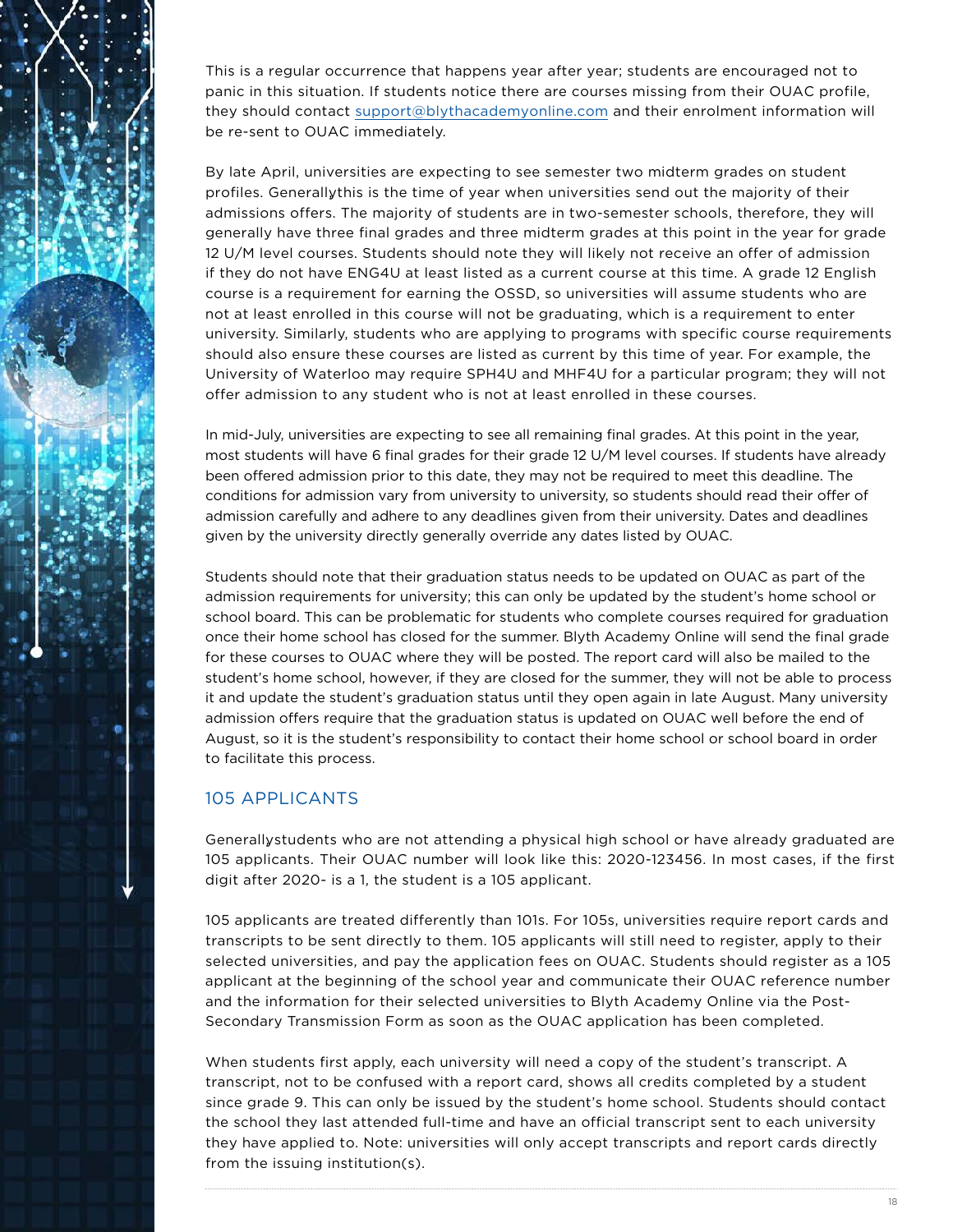<span id="page-18-0"></span>Throughout the year, Blyth Academy Online will send updates to each university regarding the student's enrolment in a new course, their midterm report, and their final report. Generally 105s should follow the same target dates as 101s outlined [here](https://blytheducation.com/blyth-academy-online/ouac-graduation-process/).

Universities may communicate different deadlines to 105 applicants; in these cases, students should adhere to those deadlines rather than those listed by OUAC. Students should keep in mind that to meet a final grade deadline, they should write their final exam at least 10 days prior to that date to allow for marking, processing, and postage time. Report cards are sent via standard mail, however, students can arrange for them to be couriered overnight at their own expense via Purolator. Please contact the Blyth Academy Online office for those details.

For students who have transcripts from a school other than Blyth Academy Online, the universities will look at their transcript from their last school in conjunction with the report card(s) from Blyth Academy Online. In some cases, home schools are willing to accept these report cards, add them to the transcript, and then send an updated version of the transcript. However, most schools are not willing to add any courses to a student's transcript once they have graduated.

### ONTARIO COLLEGE APPLICATION SERVICE

Students should apply via the [OCAS website](https://www.ontariocolleges.ca/en). Once students have obtained their OCAS applicant number (found in the following format: 20-123-4567), they must submit this information via the Post-Secondary Transmission Form. This form can be found by going into your course, then clicking Useful Links > Post-Secondary Transmission Form. This form is also linked in many other places on our site. Student information will not be sent unless this form has been submitted to [documents@blythacademyonline.com](mailto:documents%40blythacademyonline.com?subject=).

In addition to submitting the Post-Secondary Transmission Form, students must make the following changes to their OCAS profile in order to grant Blyth Academy Online access to their OCAS portal:

Under the Education tab, the student must indicate they are currently enrolled in a Blyth Academy Online course. Under the Basis of Admission tab, the student must indicate they are currently in a high school course.

Blyth Academy Online will not be able to access the student account until the above steps have been completed. Once the above has been completed and a report has been submitted to the Blyth Academy Online office, the student's OCAS Portal will be updated within two business days.

There are no general deadlines for OCAS, rather, each individual college lists its own. Students are responsible for ensuring they are aware of the different deadlines at each college they have applied to.

### REFUNDS, CREDITS, AND TRANSFERS

Course fees are non-refundable under any circumstance. Students who would like to drop their course must log into the student/parent portal (Genius) and select the Drop a Course menu option. More details can be found on the [Genius Resource](https://blyth.brightspace.com/d2l/lor/viewer/view_private.d2l?ou=6606&loIdentId=127) page. Students who drop the course within 30 days of registration and have not completed any activities in the course may be eligible to transfer into another Blyth Academy Online course at no charge. If students in the scenario listed above do not wish to take another online course, they may be eligible to use the credit toward another Blyth Academy program. This must be requested via email to [admissions@blythacademyonline.com](mailto:admissions%40blythacademyonline.com?subject=) within 30 days of registration; any differences in price must be paid by the student.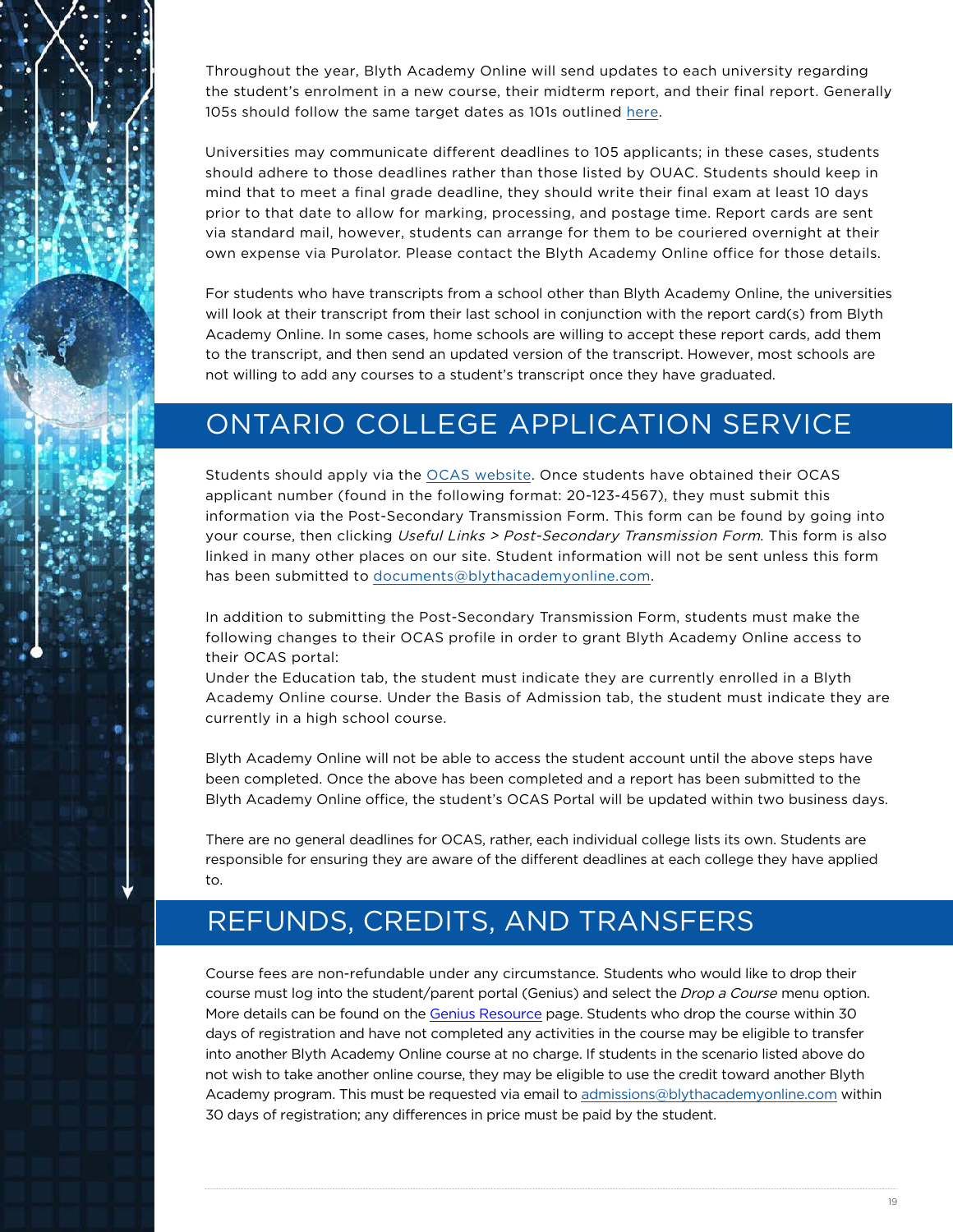<span id="page-19-0"></span>Students who request a transfer after 30 days of registration will be charged an administrative fee of \$150.00 whether they have accessed the course or not. Students are not able to transfer courses after 90 days from their registration date; at this point, students only have the option to continue the course or drop it.

Students can transfer courses by logging into the student/parent portal (Genius) and selecting the Transfer Course menu option. More details can be found on the [Genius Resource p](https://blyth.brightspace.com/d2l/lor/viewer/view_private.d2l?ou=6606&loIdentId=127)age.

Transfers and credits must be submitted in writing prior to the student reaching the midterm point in the course. Students are not able to transfer or receive credit for a course if the midterm point has been met. At this point, students only have the option of dropping or continuing the course. Since all Blyth Academy Online courses expire one year from registration, students who transfer to another online course will carry over the same expiration date, i.e. the one year will start from the date of the original registration rather than the date of the transfer .

### WITHDRAWALS

In Grades 11 and 12, all attempts, withdrawals, and repeats of courses are recorded on the Ontario Student Transcript (OST).

If students in Grade 11 or 12 courses withdraw within five instructional days\* following the release of the midterm report card, the withdrawal is not recorded on the OST.

If a student withdraws after five instructional days following the release of the midterm report card, the withdrawal is recorded on the OST by entering a "W" in the "Credit" column. The percentage grade at the time of the withdrawal is recorded in the "Grade" column.

Withdrawal from Grade 9 or 10 courses is not recorded on the OST.

\*An instructional day is considered any day, Monday-Friday, while the student is enrolled in the course regardless of whether they log in or not. This includes the summer as well.

### PARENT PORTAL (GENIUS)

One parent for each student will have a Genius account set up for them (this is usually the parent who completed the registration process. Additional parents can be requested by emailing [support@blythacademyonline.com.](mailto:support%40blythacademyonline.com?subject=)

When logged into the student/parent portal (Genius), parents can click on the Gradebook option to show the courses their child is in. Clicking View Details next the desired course will show the student's gradebook synced directly from their course (please note these grades update every hour on the hour). Parents can see the name of the teacher, the start/end dates of the course, the current grade, the number of assessments completed, the number of assessments that remain, and a record of all grades received to date.

If parents would like to see further details about the course itself, it is recommended that they ask their child to log into their course on Brightspace and show them.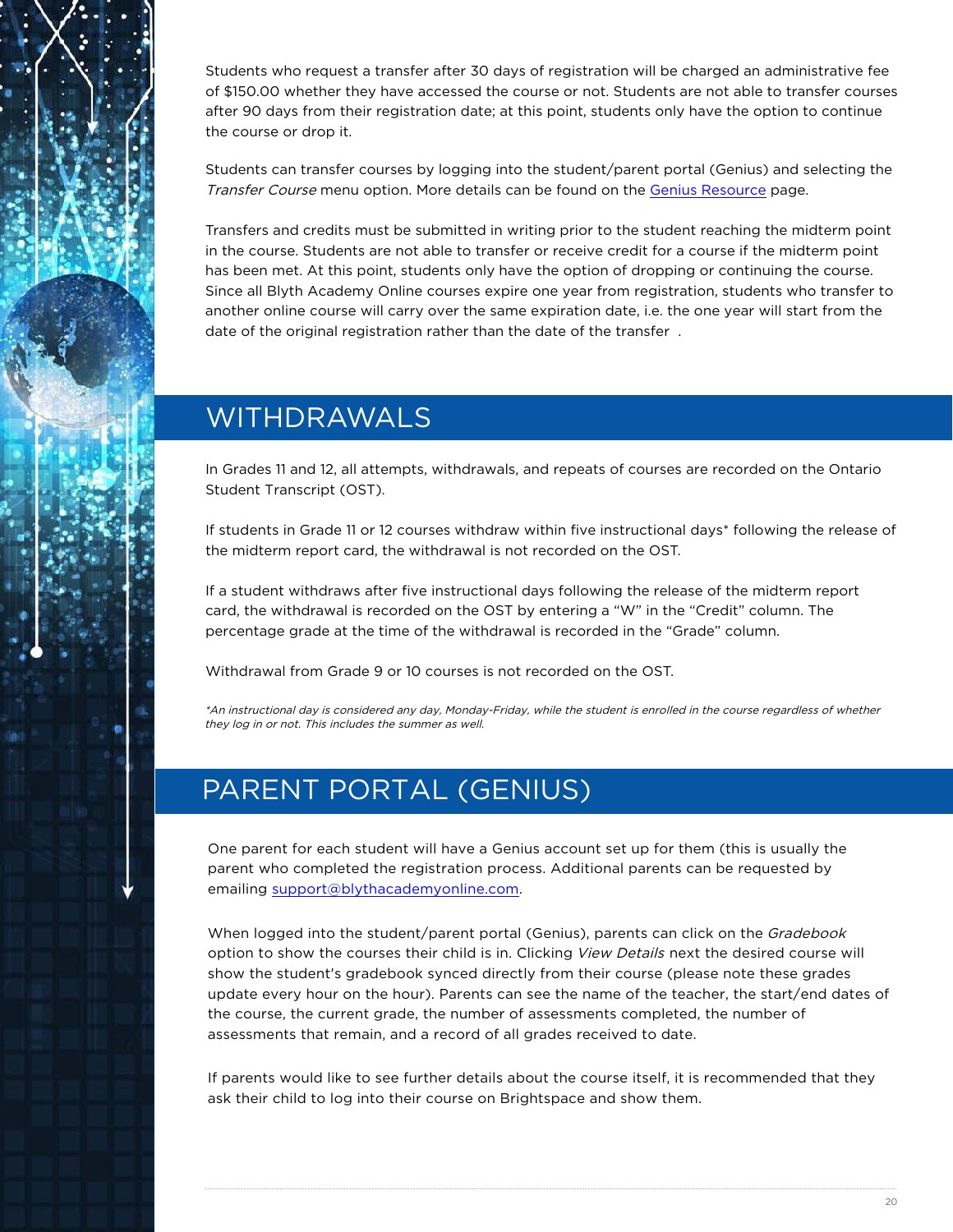# <span id="page-20-0"></span>TUTORING AND ESSAY SUPPORT

All courses purchased on or after May 31st, 2021 will have access to Tutoring or Essay Support (in addition to the usual course teacher support) at no additional cost. This support varies from course to course, however in all cases, it provides students with fast access to teacher support in addition to what is already offered by their course teacher.

There are three distinct types of additional support:

Students in Math and Science courses have access to on-demand live tutoring every day between 12 noon and 8pm EST from Ontario teachers. The tutoring platform, which contains saved sessions, notes, etc. is available 24/7. Support is unlimited during the listed hours. Tutoring takes place via an external platform and is facilitated via interactive shared whiteboards, text chat, and voice chat (students and teachers will not appear on webcam). Students can keep a recording of their sessions for future reference.

Students in courses with a significant writing component, such as English or History courses, have access to asynchronous essay support. Students can submit a written piece of any length to the writing support platform and receive a returned copy with feedback for improvement within 24 hours from Ontario teachers. This process can be repeated as many times as needed throughout the duration of the course.

Students in specialty courses that do not fall into one of the two categories above will have 90 minutes of support to be used on-demand or via scheduling through the tutoring platform. Students can log in and request a teacher 24/7; the most relevant and available teacher will be displayed and students can elect to start a session right away or schedule one later. The tools available for these sessions are similar to those given for Math and Science courses, with the addition of video functionality (students can turn off video if they prefer).

Tutoring and Essay Support is not provided by the course teacher. Students are paired with an available teacher to allow for a quick connection on the tutoring/support platform. This means that students will usually work with different teachers every time they access the tutoring/support platform. Students will always have the same course teacher for their online course. The course teacher completes all of the student's grading and feedback, responds to emails within 24 hours (Monday to Friday), and completes the student's report card. The course teacher is akin to the student's traditional teacher they would have in any other school. The support teacher is there to support the student with quick questions they have while working through their course material in order to help the student progress more quickly. For example, a student would contact their course teacher for questions about how to prepare for their final exam. As another example, the same student might click into the tutoring platform and ask a support teacher for assistance on how to solve a specific math problem as they work through their homework.

Students can access Tutoring and Essay Support by clicking the relevant button in their course. Students will see one of two access buttons:

**Access Tutoring Now!** 

**Access Essay Support Now!**